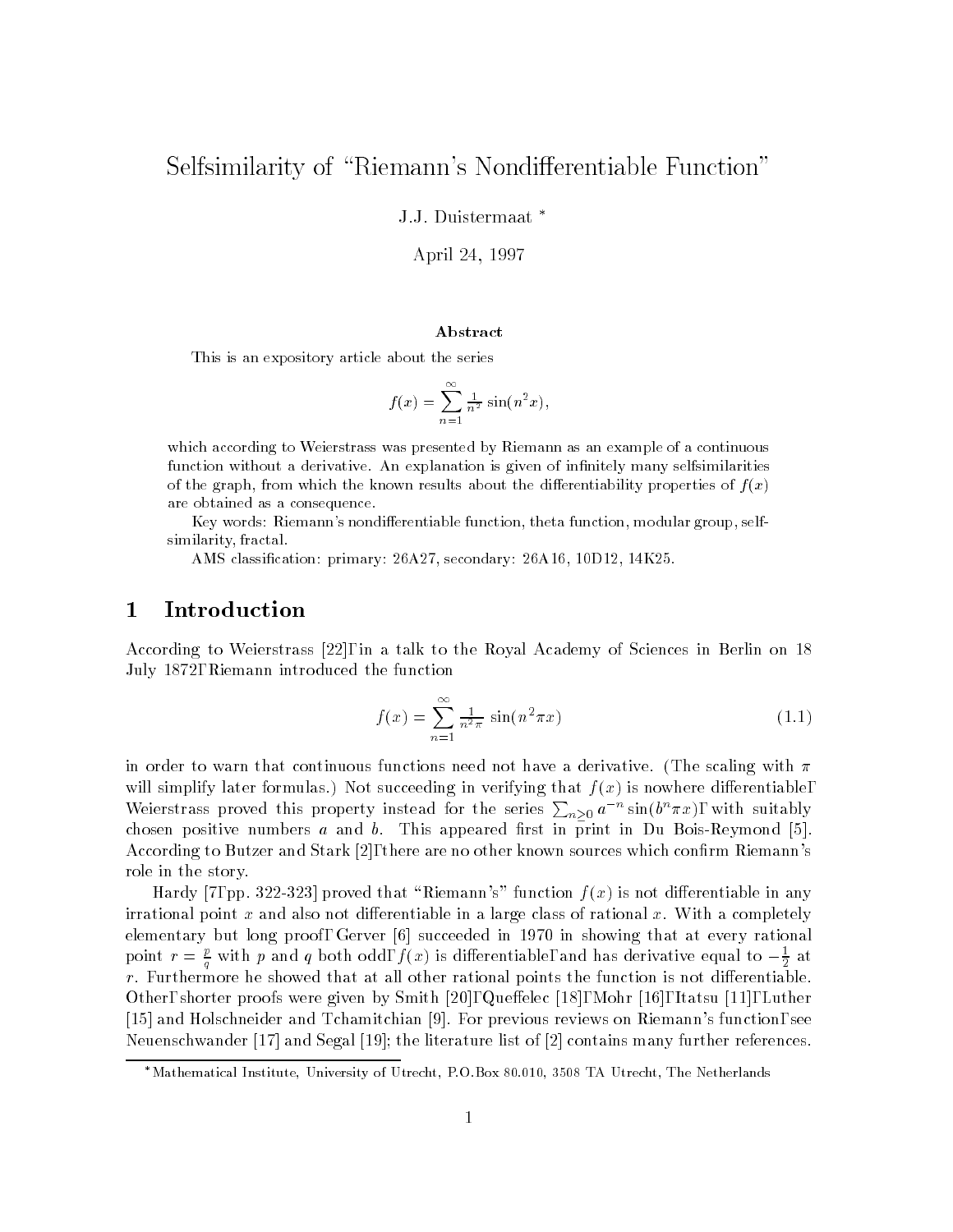Already for many years, a picture of the graph of  $f(x)$ , made by A.J. de Meijer, adorns the cover of the notes of the first semester analysis course in Utrecht. In it, the aforementioned differentiability properties at the rational points with not too large denominators can be distinguished quite clearly. However, another striking feature which immediately attracts the attention, is the repetition of similar patterns in decreasing sizes. See Figure 1.1 below. In local enlargements near the rational points these repeated patterns are even more impressive, cf. Figures 4.2 and 4.4. (The pictures, made by means of a dot matrix printer, just show the values of the functions for a large but finite number of values of  $x$ . As a result, points in the graph may be missing where the function is very steep.)

> $-0.127\,<\,x\,<\,2.127$  $-0.845 < y < 0.845$

Figure 1.1: 
$$
y = \sum_{n=1}^{\infty} \frac{1}{n^2 \pi} \sin(n^2 \pi x)
$$

In the following discussion, it is convenient to work with the complex valued series

$$
\phi(x) := \sum_{n=1}^{\infty} \frac{1}{in^2 \pi} e^{n^2 \pi i x}.
$$
\n(1.2)

Note that  $\phi(x) = f(x) - iq(x)$ , where  $q(x)$  is the corresponding cosine series, defined by

$$
g(x) = \sum_{n=1}^{\infty} \frac{1}{n^2 \pi} \cos(n^2 \pi x).
$$
 (1.3)

See Figures 1.2, 1.3.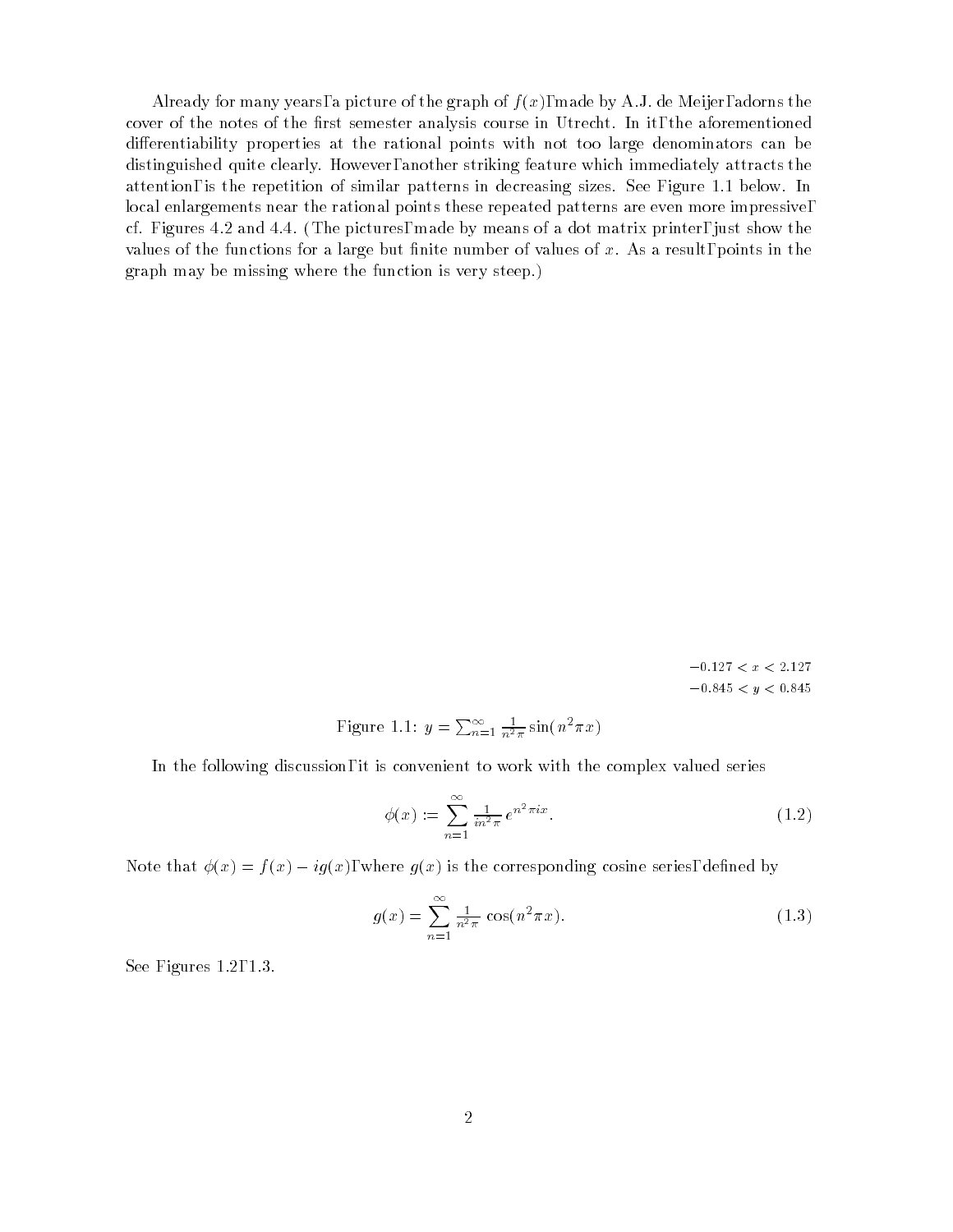$-0.127 < x < 2.127$  $-0.845 < y < 0.845$ 

Figure 1.2: 
$$
y = \sum_{n=1}^{\infty} \frac{1}{n^2 \pi} \cos(n^2 \pi x)
$$

 $-0.637 < x < 0.637$  $-0.477 < y < 0.477$ 

Figure 1.3:  $x = g(t), y = f(t)$ 

My starting point in attempting to understand the pictures was to apply the Poisson summation formula to  $\phi(x)$ . This was inspired by Smith [20], who used the Poisson summation formula, although he did not apply it to the function  $\phi(x)$  itself. What I got was a formula which showed that  $\phi(x)$  is similar to  $\phi(\frac{1}{x})$ , modulo a differentiable remainder term.

Combined with the periodicity of  $\phi(x)$  with period 2, the formula explains the observed selfsimilarities in the singularities of the graph of  $f$ . In fact, the eye is very sensitive to small hooks and pays much less attention to larger scale smooth perturbations. Figure 4.1 shows how much duller the remainder term is compared to the function  $f(x)$  itself. As a free bonus, the differentiability properties of  $f(x)$  at the rational points could be read off immediately from the formula.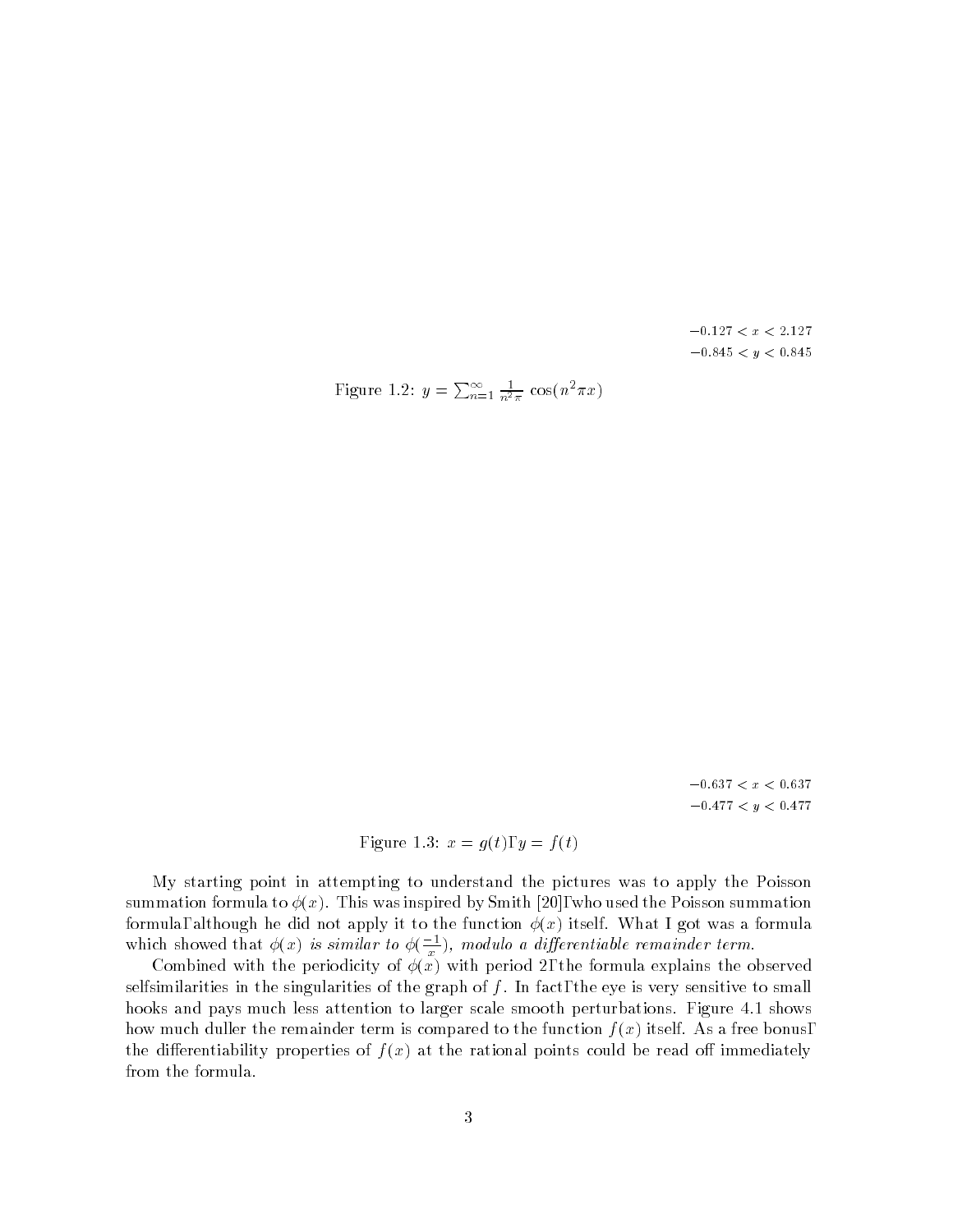It then dawned on me that this selfsimilarity formula was just an integrated version of the well-known transformation formula

$$
\theta(x) = \theta\left(\frac{-1}{x}\right) \cdot e^{\frac{\pi i}{4}} \cdot x^{-\frac{1}{2}}, \quad \text{Im } x > 0.
$$
 (1.4)

for the classical theta function

$$
\theta(x) := \sum_{n \in \mathbf{Z}} e^{n^2 \pi i x}.
$$
\n(1.5)

This series converges locally uniformly to a complex analytic function on the complex upper half plane

$$
\mathcal{H} := \{ x \in \mathbf{C} \mid \text{Im } x > 0 \}. \tag{1.6}
$$

Similarly,  $(1.2)$  defines a complex analytic function on  $\mathcal{H}$ , with derivative equal to

$$
\phi'(x) = \frac{1}{2}(\theta(x) - 1), \quad x \in \mathcal{H}.\tag{1.7}
$$

Note that the theta function has no continuous limit at the real axis, the boundary of  $H$ , in contrast with its primitive. The limit of the theta function is a distribution, which can be identified with  $x\, \mapsto\,$  frace (e  $\,$   $^{\circ}\,$  – ), where  $\Delta$  denotes the Laplacian of the circle, cf.  $\,$ Duistermaat and Guillemin [4, pp. 45,46]. Unlike  $\phi(x)$ , this distribution is difficult to visualize.

The functional equation (1.4) had been found for  $x = it$ ,  $t > 0$  by Gauss (1808) and Cauchy (1817), whereas Poisson (1823) showed that it is a special case of a general summation formula. See Burkhardt [1, nr. 107, pp. 1339-1342]. According to Cauchy [3, p.157], Poisson also remarked that the formula holds for other complex  $x$ . Using the asymptotic expansion for  $x = \frac{2}{a} + i\epsilon, \epsilon \downarrow 0$ , Cauchy then used (1.4) in order to give a simple proof of the famous identity

$$
\sum_{k=0}^{q-1} e^{2\pi i \frac{k^2}{q}} = c \cdot q^{\frac{1}{2}}
$$
\n(1.8)

for Gauss sums. Here  $c = 1$  if  $q \in 4\mathbf{Z} + 1$  and  $c = i$  if  $q \in 4\mathbf{Z} - 1$ . A formula with  $\frac{z}{q}$  replaced by  $\frac{p}{q}$  can be read off from (3.4).

The next idea is to combine the identity (1.4) with the periodicity  $\theta(x + 2) = \theta(x)$ . The mappings  $\tau_2 : x \mapsto x + 2$  and  $\sigma : x \mapsto \frac{1}{x}$  generate a subgroup ,  $_\theta$  of the group , of fractional linear transformations

$$
\gamma: x \mapsto \frac{ax+b}{cx+d}, \ a, b, c, d \in \mathbf{Z}, \ ad - bc = 1.
$$
 (1.9)

, and ,  $\theta$  are called the *modular group* and the *theta modular group*, respectively. Combining (1.4) with the periodicity, we obtain for each  $\gamma \in S$ ,  $\theta$  a transformation formula of the form

$$
\theta(x) = \theta(\gamma(x)) \cdot e^{\frac{\pi i}{4}m} \cdot q^{-\frac{1}{2}}(x-r)^{-\frac{1}{2}}.
$$
\n(1.10)

Here  $r = \frac{L}{q}$  is the rational number at which  $\gamma$  has a pole and m is an integer which only depends on  $r$ .

Integrating (1.10) from r to  $x \in \mathcal{H}$  and then moving x to the real axis, (1.7) now leads to a selfsimilarity of  $\phi(x)$  under the transformation  $\gamma$ , for every  $\gamma \in S$ ,  $\theta$ . Again, the selfsimilarity is only modulo differentiable functions, see Theorem 4.2 for the detailed statement. The translation into corresponding similarities for  $f(x)$  and  $g(x)$  is straightforward. An expansion with arbitrarily many terms is given in Proposition 4.6.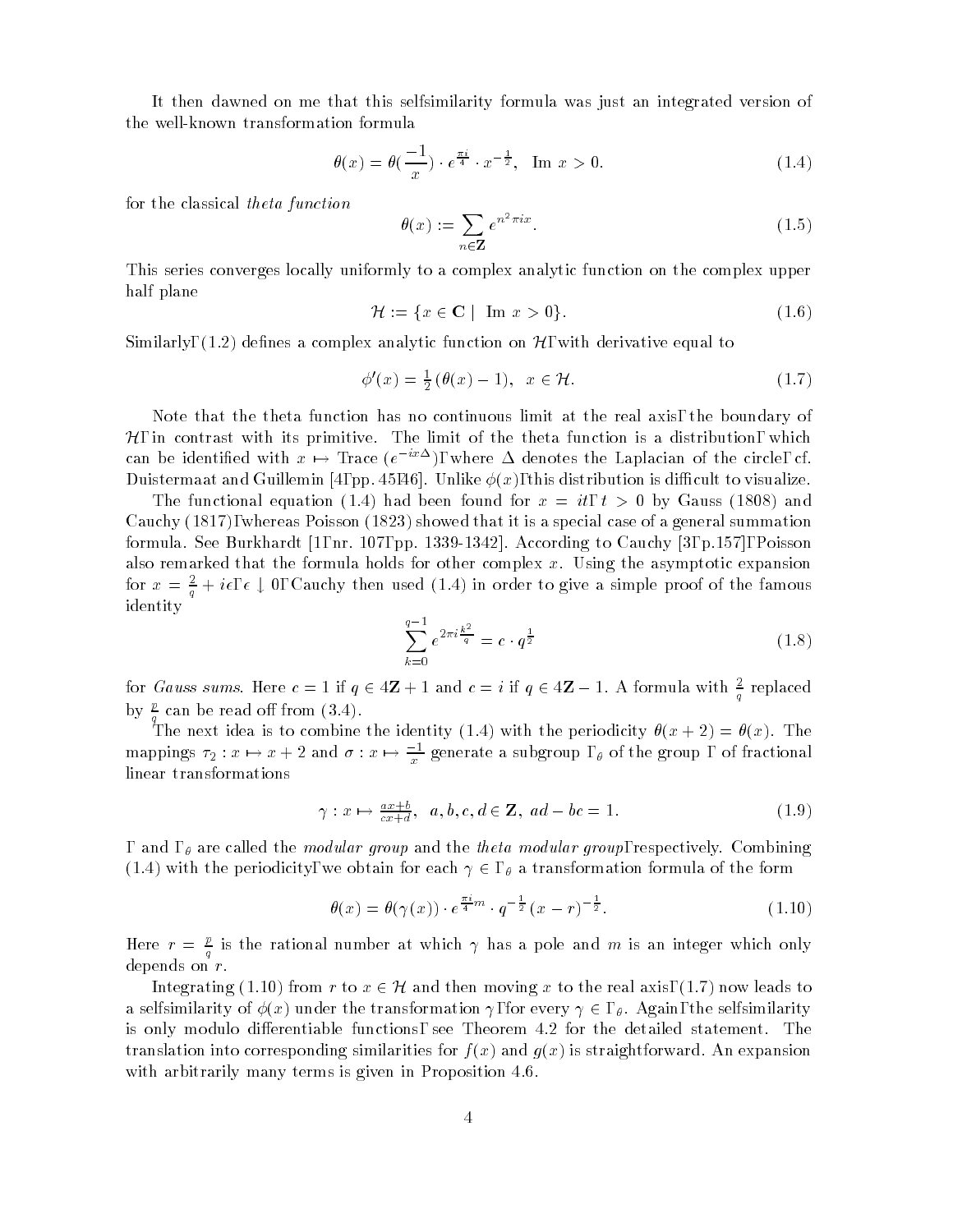At the same time, the selfsimilarity formula can be read as an asymptotic expansion of  $\phi(x)$  as  $x \to r$ , from which it follows that  $\phi(x)$  is not differentiable at r, and actually has a singularity of square root type at one side or at both sides of  $r$ . The pole points of the  $\gamma \in$  ,  $\theta$  turn out to be the rational numbers  $r = \frac{\nu}{q}$  for which not both  $p$  and  $q$  are odd. The singularities of the functions  $f(x)$  and  $g(x)$  at these points are classified in Table 4.4.

The rational numbers  $s = \epsilon$  for which both p and q are odd can be obtained from the ones  $\mathbf{q}$  and  $\mathbf{q}$ of the type even/odd by means of a translation over 1. With the notation  $t_n(x) := e^{n-\pi i x}/n^2\pi i$ , we have

$$
\phi(1+x) = \sum_{n \text{ even}} t_n(x) - \sum_{n \text{ odd}} t_n(x) = 2 \sum_{n \text{ even}} t_n(x) - \sum_{n \in \mathbf{Z}} t_n(x) = \frac{1}{2} \phi(4x) - \phi(x). \tag{1.11}
$$

In combination with the previous description of the singularity of  $\phi(x)$  and  $\phi(4x)$  at the points even/odd, this yields that  $\phi(x)$  is differentiable at  $x = s$ , with derivative equal to  $-\frac{1}{2}$ . See -Proposition 4.5.

Approximating an *irrational* real number  $\rho$  by means of continued fractions r, and using the uniformity of the asymptotics at the rational points  $r$ , we recover the result of Hardy [7, p. 323] that  $f(x)$  and  $g(x)$  are not of order o $(|x - \rho|^{\frac{1}{4}})$  as  $x \to \rho$ . See Proposition 5.2. This implies that  $f(x)$  and  $g(x)$  are not differentiable at any irrational point. In the other direction we verify that, at almost all irrational numbers, the Holder exponent is arbitrarily close to  $\frac{3}{4}$ .  $\overline{\phantom{a}}$ 

Our proofs are similar to the arguments which Hardy and Littlewood [8] used for their asymptotics of the real and imaginary part of the theta function  $\theta(x)$ , as  $x \in \mathcal{H}$  approaches an irrational real number. See [8, p. 233]. Using the Poisson formula for harmonic functions, Hardy [7, Lemma 2.11] expressed the real and imaginary part of  $\theta(x)$  in terms of  $f(x)$  and  $g(x)$ , respectively. He then argues that  $o(|x - \rho|^{\frac{1}{4}})$  behaviour of  $f(x)$  or  $g(x)$  would lead to conclusions about the asymptotics of  $\theta(x)$  as  $x \to \rho$  which are incompatible with the results of [8]. Our proof avoids the detour via the asymptotics of  $\theta(x)$ , at the cost of redoing some of the arguments concerning the approximation with continued fractions. I actually enjoyed this, although I am not an expert in number theory at all.

When writing this article, I wondered why the selfsimilarity formula was not used by everybody who studied  $f(x)$ : it was lying just around the corner, with the so well known automorphic (= selfsimilar) properties of the theta function. Then I saw in the article of Butzer and Stark [2] that Christoffel, in a letter to Prym dated 18 June, 1865, actually did have the formula. It is the one for  $\gamma : x \mapsto \frac{-1}{x}$  which I got by applying the Poisson summation formula to  $f(x)$ . If only Christoffel would have recognized his "second transformation" as a selfsimilarity, he might have found the whole story. Via [2] I also found the article of Itatsu [11], in which the asymptotics at the rational points is obtained in the same way as here.

After having seen the selfsimilarity of  $f(x)$ , many readers will have reacted with: "Ah, a fractal." This concept has been popularized by Mandelbrot, who writes in the Introduction of  $[14]$ : "Fractal geometry is a new branch born belatedly from the crisis in mathematics that started when du Bois-Reymond 1875 first reported on a continuous nondifferentiable function constructed by Weierstrass." But no selfsimilarity is mentioned in the comments on  $f(x)$  in [14, Section 39]. As for the role of the computer, of course in the old days computer pictures were not available to put one on the track. On the other hand, the mathematical analysis definitely is the more essential part of the story. Without it, one may look at the pictures with equal fascination, but with less understanding.

In the rest of the paper we give the results and proofs in much more detail. In order to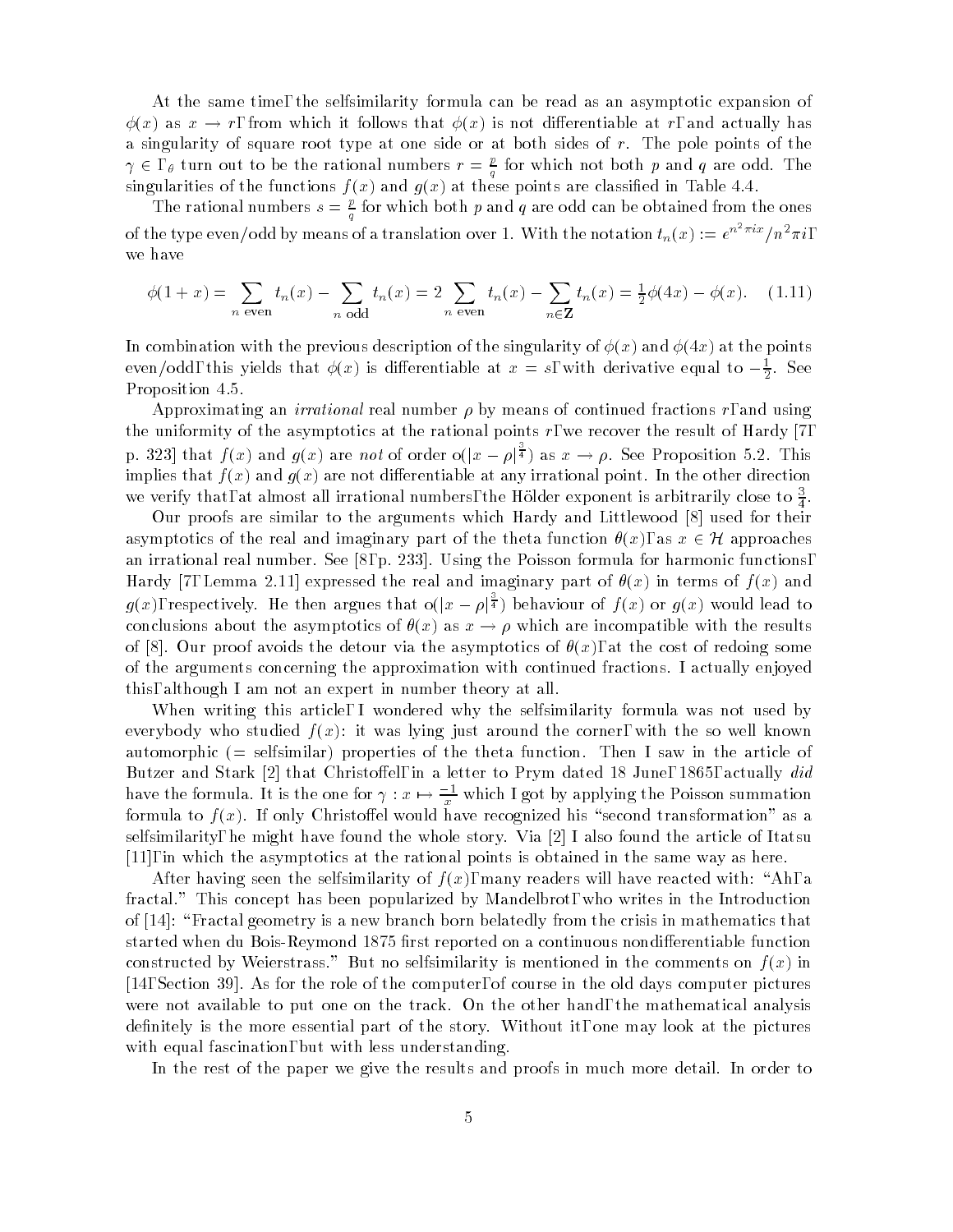make the presentation reasonably self-contained, we have included proofs of some of the wellknown basic facts which we use. After reviewing the Poisson summation formula in Section 2, we present the selfsimilarity of the theta function in Section 3, together with a determination of the group,  $\theta$  and the exponents m. This leads in Section 4 to the selfsimilarity modulo differentiable functions of  $\phi(x)$ , together with the asymptotic description of  $\phi(x)$  near the rational points. The irrational points are treated in Section 5; certainly there remain some interesting open questions here. We take a look at fixed points of  $\gamma \in S$ ,  $\theta$  in Section 6.

I would like to thank J.A.C. Kolk, F. Beukers, R.W. Bruggeman, D. Zagier, and F. van der Blij for stimulating and helpful discussions.

#### 2 The Poisson Summation Formula

In the following proposition we will remain safely with our functions in the Schwartz space  $\mathcal{S}(\mathbf{R})$  of the infinitely differentiable complex valued functions  $\psi(x)$  on **R**, such that, for all nonnegative integers a and b, the function  $x \mapsto x^a \cdot \frac{d^a}{dx^b} \psi(x)$  is bounded on **R**.

**Proposition 2.1** For each  $\psi \in \mathcal{S}(\mathbf{R})$ , let

$$
(\mathcal{F}\psi)(\nu) := \int_{-\infty}^{\infty} e^{-in\nu} \psi(n) \, dn
$$

denote its Fourier transform. Then

$$
\sum_{n\in\mathbf{Z}}\psi(n)=\sum_{m\in\mathbf{Z}}(\mathcal{F}\psi)(2\pi m).
$$

Proof The function

$$
\chi(x) := \sum_{n \in Z} \psi(x+n)
$$

of x is smooth  $(C^{\infty})$  and periodic, with period equal to 1. Its Fourier expansion, evaluated at  $x = 0$ , therefore is equal to

$$
\sum_{n\in\mathbf{Z}} \psi(n) = \chi(0) = \sum_{m\in\mathbf{Z}} \int_0^1 e^{-2\pi imy} \chi(y) dy
$$
  
\n
$$
= \sum_{m\in\mathbf{Z}} \int_0^1 e^{-2\pi imy} \sum_{n\in\mathbf{Z}} \psi(y+n) dy = \sum_{m\in\mathbf{Z}} \sum_{n\in\mathbf{Z}} \int_n^{n+1} e^{-2\pi im(y-n)} \psi(y) dy
$$
  
\n
$$
= \sum_{m\in\mathbf{Z}} \sum_{n\in\mathbf{Z}} \int_n^{n+1} e^{-2\pi imy} \psi(y) dy = \sum_{m\in\mathbf{Z}} \int_{-\infty}^{\infty} e^{-2\pi imy} \psi(y) dy = \sum_{m\in\mathbf{Z}} (\mathcal{F}\psi)(2\pi m).
$$

Alternatively the Poisson summation formula can be phrased as an identity

$$
\sum_{n\in\mathbf{Z}}\delta_n=\mathcal{F}(\sum_{m\in\mathbf{Z}}\delta_{2\pi m})
$$

between tempered distributions, elements of the dual space of  $\mathcal{S}(\mathbf{R})$ . Here  $\delta_a = \delta_a(x)$  $\delta(x - a)$  denotes the Dirac delta function translated to a, or the unit mass at a.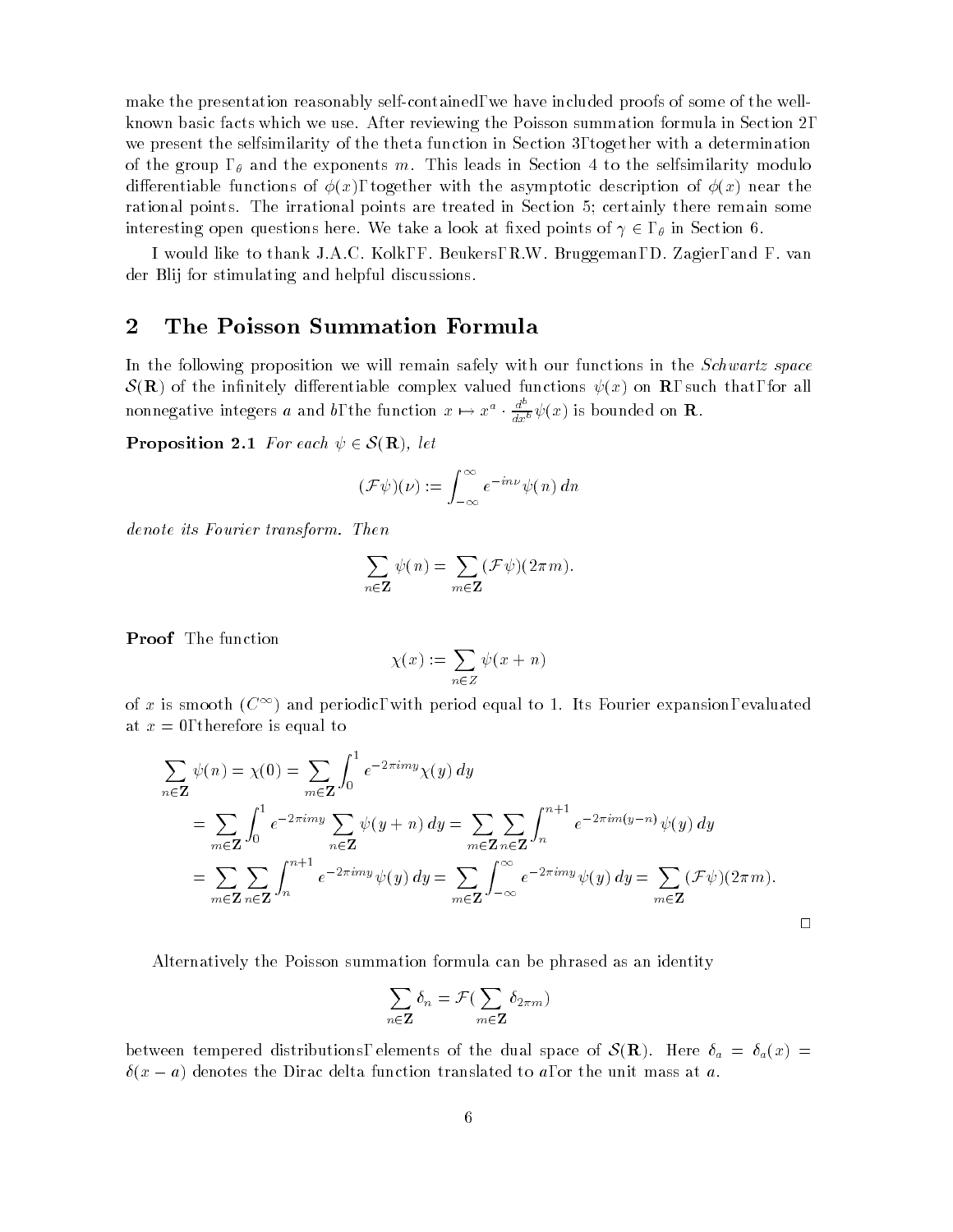The Poisson summation formula can be extended by continuity to Lebesgue integrable continuous functions  $\psi$  on **R** for which there exists a sequence  $\psi_i \in \mathcal{S}(\mathbf{R})$  such that  $\psi_i|_{\mathbf{Z}}$ and  $(\mathcal F\psi_j)|_{2\pi\mathbf Z}$  converge to  $\psi|_{\mathbf Z}$  and  $(\mathcal F\psi)|_{2\pi\mathbf Z}$ , respectively. The required convergence here is with respect to the sumnorm. It is this version which I first applied to "Riemann's function" (1.1), before using the explanation via the theta function.

## 3 The Selfsimilarity of the Theta Function

In the sequel we will use the convention that

$$
x^a = |x|^a e^{ai \arg x} \quad \text{if} \quad x \neq 0, \ a \in \mathbf{R}, \tag{3.1}
$$

where we choose  $0 \le \arg x \le \pi$  if Im  $x \ge 0$ . With this convention, we have:

**Lemma 3.1** The theta function  $\theta(x) := \sum_{n \in \mathbf{Z}} \exp(n^2 \pi i x)$ , defined for  $x \in \mathcal{H}$ , satisfies the functional relation

$$
\theta(x) = \theta\left(\frac{-1}{x}\right) \cdot e^{\frac{\pi i}{4}} \cdot x^{-\frac{1}{2}}
$$

and the periodicity relation  $\theta(x + 2) = \theta(x)$ .

**Proof** For each  $x \in \mathcal{H}$ , the term  $\psi_x(n) := \exp(n^2 \pi i x)$ , when considered as a function of  $n \in \mathbf{R}$ , belongs to the Schwartz space  $\mathcal{S}(\mathbf{R})$ . The substitution of variables

$$
n \mapsto e^{\frac{\pi i}{4}} (\pi x)^{-\frac{1}{2}} n + \frac{\nu}{2\pi x}
$$

in the complex line integral

$$
(\mathcal{F}\psi_x)(\nu) = \int_{-\infty}^{\infty} e^{-in\nu + n^2 \pi ix} dn
$$

yields that

$$
(\mathcal{F}\psi_x)(\nu) = e^{\frac{\pi i}{4}} (\pi x)^{-\frac{1}{2}} \cdot \int_{-\infty}^{\infty} e^{-n^2} dn \cdot e^{-i\frac{\nu^2}{4\pi x}} = e^{\frac{\pi i}{4}} x^{-\frac{1}{2}} \cdot e^{-i\frac{\nu^2}{4\pi x}}.
$$

Note that this substitution of variables involves a turn of the path of integration over an angle  $\frac{\pi}{4} - \frac{m\pi\sigma^2}{2}$  in the complex plane. Substituting  $\nu = 2\pi m$  and summing over  $m \in \mathbf{Z}$ , and  $\overline{\phantom{a}}$  $\overline{\phantom{a}}$ applying Proposition 2.1 to  $\psi = \psi_x$ , we obtain (1.4).  $\Box$ 

By induction we get a formula for the transformation of the theta function under each element of the theta modular group,  $\theta$ . That is, for each  $\gamma \in \theta$ , there exists an analytic function  $\mu_{\gamma}$  on the upper half plane  $\mathcal{H},$  such that

$$
\theta(x) = \theta(\gamma(x)) \cdot \mu_{\gamma}(x), \quad x \in \mathcal{H}, \gamma \in , \theta.
$$
\n(3.2)

We will need an explicit description of,  $\theta$  and the *multiplier system*  $\gamma \mapsto \mu_{\gamma}, \gamma \in \theta$ .

A fractional linear transformation, with arbitrary complex coefficients  $a, b, c, d \in \mathbf{C}$  such that  $ad - bc \neq 0$ , can be viewed as the restriction to C of the action of the corresponding  $2 \times 2$ - matrix ( $\begin{array}{cc} a & b \\ c & d \end{array}$ ) o ) on the complex projective plane  $C \cup \{\infty\}$ , the space of 1-dimensional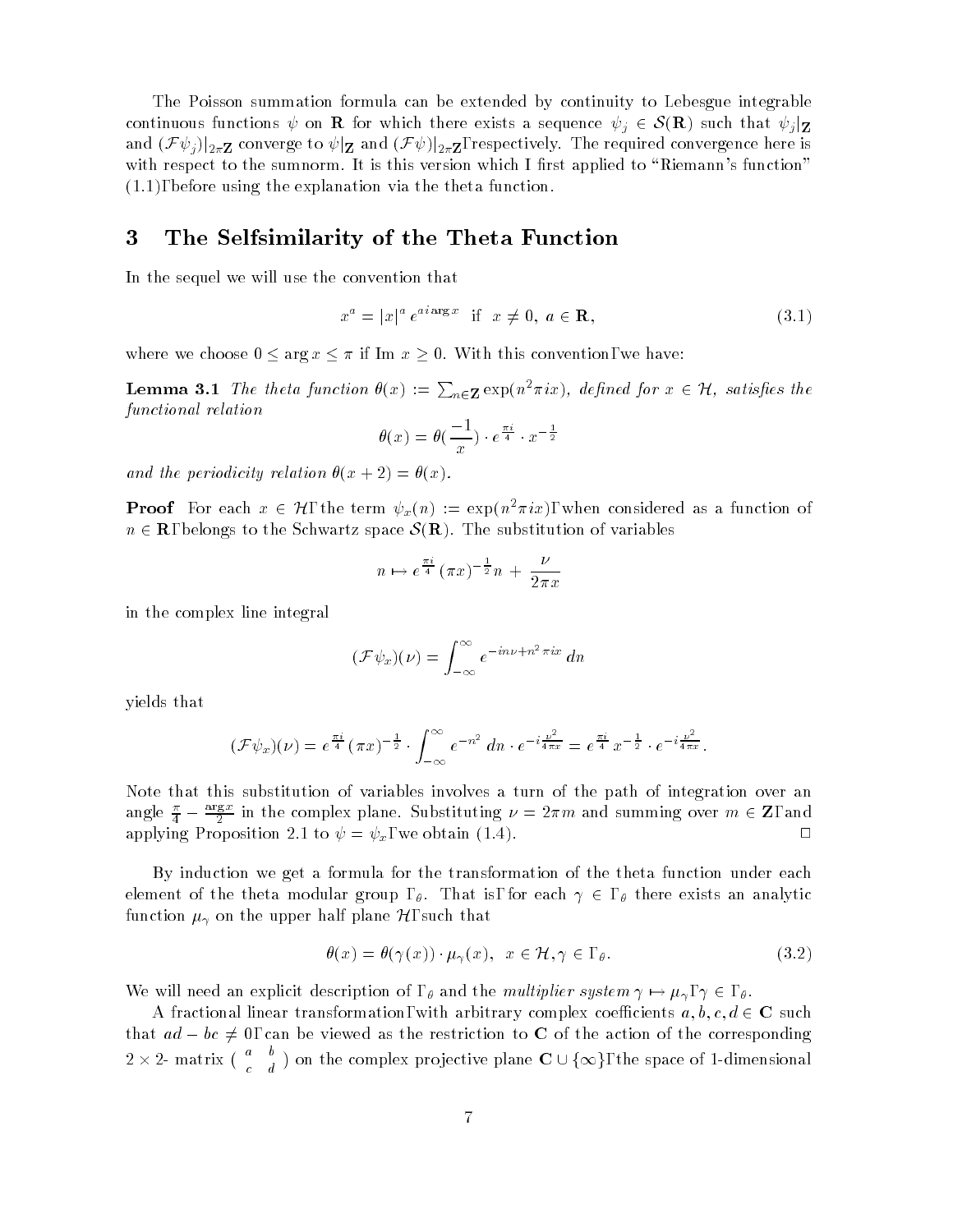linear subspaces of  $\mathbf{C}^2$ . Here  $x \in \mathbf{C}$  and  $\infty$  correspond to the lines in  $\mathbf{C}^2$  through  $(x,1)$  and  $(1,0)$ , respectively.  $\mathbf{1}$ ,  $\mathbf{1}$ , respectively.

Note that the mapping which assigns the fractional linear transformation  $\gamma$  to the matrix  $\sqrt{u}$  by  $\sqrt{u}$  $\mathcal{L} \in SL(2, \mathbf{Z})$  is a group homomorphism, with kernel equal to  $\{\pm I\}$ . Therefore it is no restriction to adopt the convention that  $c > 0$  if  $c \neq 0$  and  $a = d = 1$  if  $c = 0$ .

If  $c \neq 0$ , then  $\gamma$  has a pole at

$$
r = \frac{p}{q}, \quad \text{with } p := -d, \ q := c. \tag{3.3}
$$

That is,  $r = r_{\gamma}$  is the point x such that  $\gamma(x) = \infty$ , which makes it natural to define  $r = \infty$ if  $c = 0$ . Note that the determinant condition  $ad - bc = 1$  implies that p and q have no common factor, so the rational number  $r = \frac{L}{q}$  is written in the usual reduced form. Also,  $r_{\gamma} = r_{\gamma'}$  if and only if  $\tau := \gamma' \circ \gamma^{-1}$  maps  $\infty$  to itself. This means that the matrix of  $\tau$  is upper triangular. Because it is integral and has determinant equal to 1,  $\tau$  is a translation. Because the element  $\sigma : x \mapsto \frac{1}{x}$  of ,  $\theta$  interchanges 0 and  $\infty$ , the set of pole points  $\gamma$   $\rightarrow (\infty)$ ,  $\gamma \in$ ,  $\theta$ , is equal to the ,  $\theta$ -orbit of 0.

**Lemma 3.2** The ,  $_{\theta}$ -orbit of 0 consists of  $\infty$ , together with the rational numbers  $r = \frac{L}{g}$  with p even and q odd, or p odd and q even. The remaining rational numbers  $r = \frac{p}{q}$  with p and q both odd constitute the ,  $_{\theta}$ -orbit of 1.

A fractional linear transformation belongs to,  $\theta$  if and only if it is defined by a matrix of the form  $\begin{pmatrix} 0 & 0 \\ 0 & 1 \end{pmatrix}$ ) or  $\left(\begin{array}{cc} \text{even} & \text{out} \\ \text{on} & \text{on} \end{array}\right)$ . ). The quotient space ,  $/$ ,  $_{\theta}$  has three elements. ,  $_{\theta}$  is not a normal subgroup of , .

**Proof** Write B for the set of rational numbers  $\frac{\nu}{q}$  with p and q both odd, and A := (Q  $\cup$  $\{\infty\})\setminus B$ . It is clear that  $\tau_2$  and  $\sigma$  leave  $B$  invariant, so  $B$  is invariant under ,  $_\theta$  and the same is true for its complement A. Furthermore,  $1 \in B$  and  $0 \in A$ , hence  $, \theta \cdot 1 \subset B$  and  $, \theta \cdot 0 \subset A$ . We have the desired equalities if we can prove that every rational number is in the ,  $\theta$ -orbit of 1 or 0.

For this purpose, we begin with the observation that by a translation  $\tau_{2k} = (\tau_2)^n \in$  ,  $_\theta$ over an even number  $2k$ , we can bring any rational number in the interval  $]-1,1]$ . Now let  $x = \frac{p}{q}$ , with p and q integers without common factors,  $q > 0$  and  $-1 < x \le 1$ . If  $x \ne 0$  and  $x \neq 1$  then  $0 < |p| < q$ . There is an  $l \in \mathbb{Z}$  such that  $y := \tau_{2l} \circ \sigma(x) \in ]-1,1]$ . Now y is in the ,  $\theta$ -orbit of x and the denominator of y, which is equal to  $|p|$ , is strictly smaller than the denominator q of x. Putting y in the role of x we can continue the process. This has to break off after at most q steps. To break off means that we have arrived at  $y = 0$  or  $y = 1$ . It may be noted that this procedure is a continued fraction expansion with only even integers, which on the other hand are allowed to be negative. These do not have the convergence properties as the ones in Lemma 5.1.

For the description of ,  $\theta$ , write, for the group of  $\gamma \in$ , with a matrix  $\begin{pmatrix} a & b \\ c & d \end{pmatrix}$ , which modulo 2 is of the form  $\begin{pmatrix} 1 & 0 \\ 0 & 1 \end{pmatrix}$  or  $\begin{pmatrix} 0 & 1 \\ 1 & 0 \end{pmatrix}$ . Clearly  $, \theta \subset \overline{\phantom{a}}$ , If  $\gamma \in \overline{\phantom{a}}$ , has the matrix  $\begin{pmatrix} a & 0 \\ 0 & 1 \end{pmatrix}$ , e de la construcción de la construcción de la construcción de la construcción de la construcción de la construcción then  $\gamma^{-1}(\infty) = \frac{-a}{c} \in A =$  ,  $\theta \cdot 0 =$  ,  $\theta \cdot \infty$ , so there exists a  $\delta \in$  ,  $\theta$  such that  $\gamma^{-1}(\infty) = \delta^{-1}(\infty)$ . Writing  $\epsilon := \delta \circ \gamma$  , we have  $\epsilon(\infty) = \infty$ , or  $\epsilon$  is a translation over an integer b, with matrix  $\begin{pmatrix} 1 & 0 \\ 0 & 1 \end{pmatrix}$ . Because  $\epsilon \in \mathcal{A}$ , b is even, which implies that  $\epsilon \in \mathcal{A}$ . Because also  $\delta \in \mathcal{A}$ , the conclusion is that  $\gamma \in S$ ,  $\theta$ .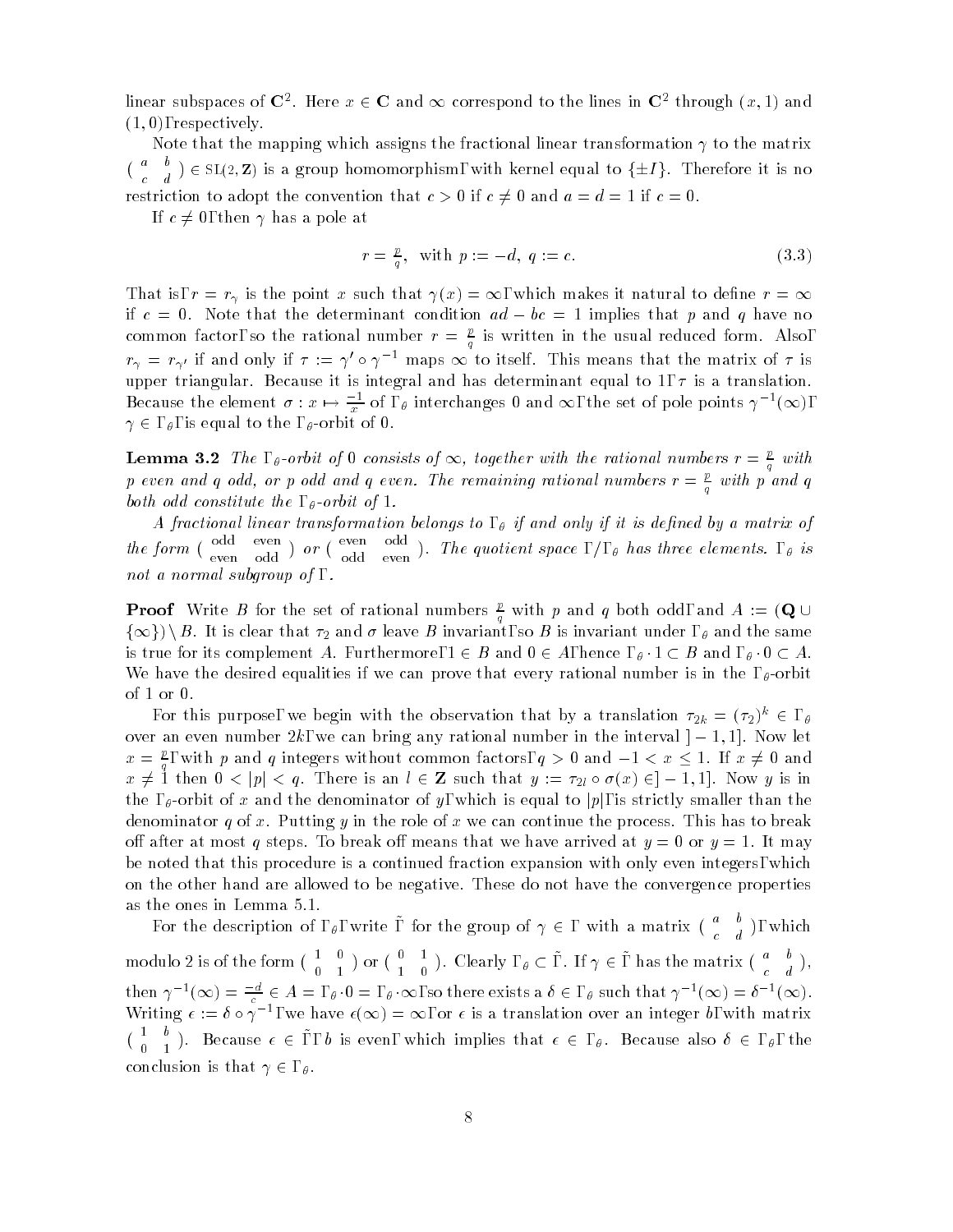The homomorphism which reduces the matrix of  $\gamma \in$ , modulo 2 has as its kernel the group of  $\gamma$ 's for which the matrix is odd on the diagonal and even on the antidiagonal, which is a subgroup of ,  $_\theta$  . This reduction maps , onto the group  $G$  of invertible 2  $\times$  2- matrices over  $\mathbf{Z}/2\mathbf{Z}$ , which has 6 elements, and ,  $\theta$  onto the subgroup H consisting of  $\begin{pmatrix} 1 & 0 \\ 0 & 1 \end{pmatrix}$  and  $\begin{pmatrix} 0 & 1 \\ 1 & 0 \end{pmatrix}$ . This proves that ,  $/$ ,  $\theta \simeq G/H$  has three elements. The last statement in the lemma results from the fact that H is not a normal subgroup of  $G$ .  $\Box$ 

**Lemma 3.3** The multiplier  $\mu_{\gamma}$  depends only on the pole point  $r = r_{\gamma}$ . If  $r = \frac{r}{\gamma}$ , p and q  $\mathbf{q}$  and  $\mathbf{q}$ integers without common factors and  $q > 0$ , then

$$
\mu_{\gamma}(x) = e^{\frac{\pi i}{4}m} \cdot q^{-\frac{1}{2}} \cdot (x-r)^{-\frac{1}{2}} = e^{\frac{\pi i}{4}} \cdot \frac{1}{q} \sum_{k=0}^{q-1} e^{\pi i \frac{p}{q} k^2} \cdot (x-r)^{-\frac{1}{2}}.
$$
 (3.4)

Here the integers

$$
m = m(r) \in \mathbf{Z}/8\mathbf{Z}
$$

in the exponent are determined recursively by

$$
m(\infty) = 0, \ m(0) = 1,\tag{3.5}
$$

$$
m(r+2) = m(r),\tag{3.6}
$$

$$
m\left(\frac{-1}{r}\right) = m(r) - \text{sign } r. \tag{3.7}
$$

**Proof** If  $\gamma, \delta \in I$ , then  $\theta(x) = \theta(\gamma(x)) \cdot \mu_{\gamma}(x) = \theta(\delta(\gamma(x)) \cdot \mu_{\delta}(\gamma(x)) \cdot \mu_{\gamma}(x)$ , which leads to the composition rule  $\mu_{\delta 0 \gamma}(x) = \mu_{\delta}(\gamma(x)) \cdot \mu_{\gamma}(x)$ . This is similar to the chain rule ( $\delta \circ \gamma$ ) (x) =  $\theta$  ( $\gamma(x)$ )  $\gamma$  (x) for the derivative. If  $\gamma$  has the coefficients  $a$ ,  $b$ ,  $c$ ,  $a$ , then

$$
\gamma'(x) = (cx + d)^{-2} = q^{-2} (x - r)^{-2} \text{ if } r = r_{\gamma} = \frac{p}{q}, q > 0.
$$
 (3.8)

For  $\gamma = \sigma : x \mapsto \frac{1}{x}$ , this is equal to  $-\mu_{\gamma}(x)$ . So we get by induction that  $\mu_{\gamma}(x) =$  $e^{\frac{\pi}{4}m_{\gamma}} \cdot \gamma'(x)^{\frac{1}{4}}$ , for a suitable function  $\gamma \mapsto m_{\gamma} : , \theta \to \mathbf{Z}/8\mathbf{Z}$ . Here (3.8) suggests to use the convention that  $-2\pi < \arg \gamma'(x) < 0$  for  $x \in \mathcal{H}$ , so that  $\gamma'(x)^\frac{1}{4} = q^{-\frac{1}{2}}(x-r)^{-\frac{1}{2}}$  remains compatible with  $(3.1)$ . We have proved the first identity in  $(3.4)$ .

For the second identity in  $(3.4)$ , we follow the proof of Cauchy [3, pp. 157-159] of  $(1.8)$ . We start with the asymptotic expansion

$$
\theta(r + i\epsilon) \approx \frac{1}{q\sqrt{\epsilon}} \sum_{k=0}^{q-1} e^{\pi i \frac{p}{q}k^2}
$$
 as  $\epsilon \downarrow 0$ .

This can be derived by substituting  $n = lq + k$  in (1.5) and viewing the sum over  $l \in \mathbf{Z}$  as a Riemann sum for the integral of  $e^{-x^2}$ . On the other hand, because  $\gamma(r+i\epsilon) \approx iC/\epsilon$  for a positive constant C, we get that  $\theta(\gamma(r + i\epsilon))$  converges to 1, so  $\gamma(r + i\epsilon)$  is asymptotically equal to the middle term in (3.4).

We now turn to the proof of (3.7). Because

$$
\gamma'(x)^{\frac{1}{4}} = |\gamma'(x)|^{\frac{1}{4}} \cdot \exp(\frac{\pi i}{4} \frac{\arg \gamma'(x)}{\pi}),
$$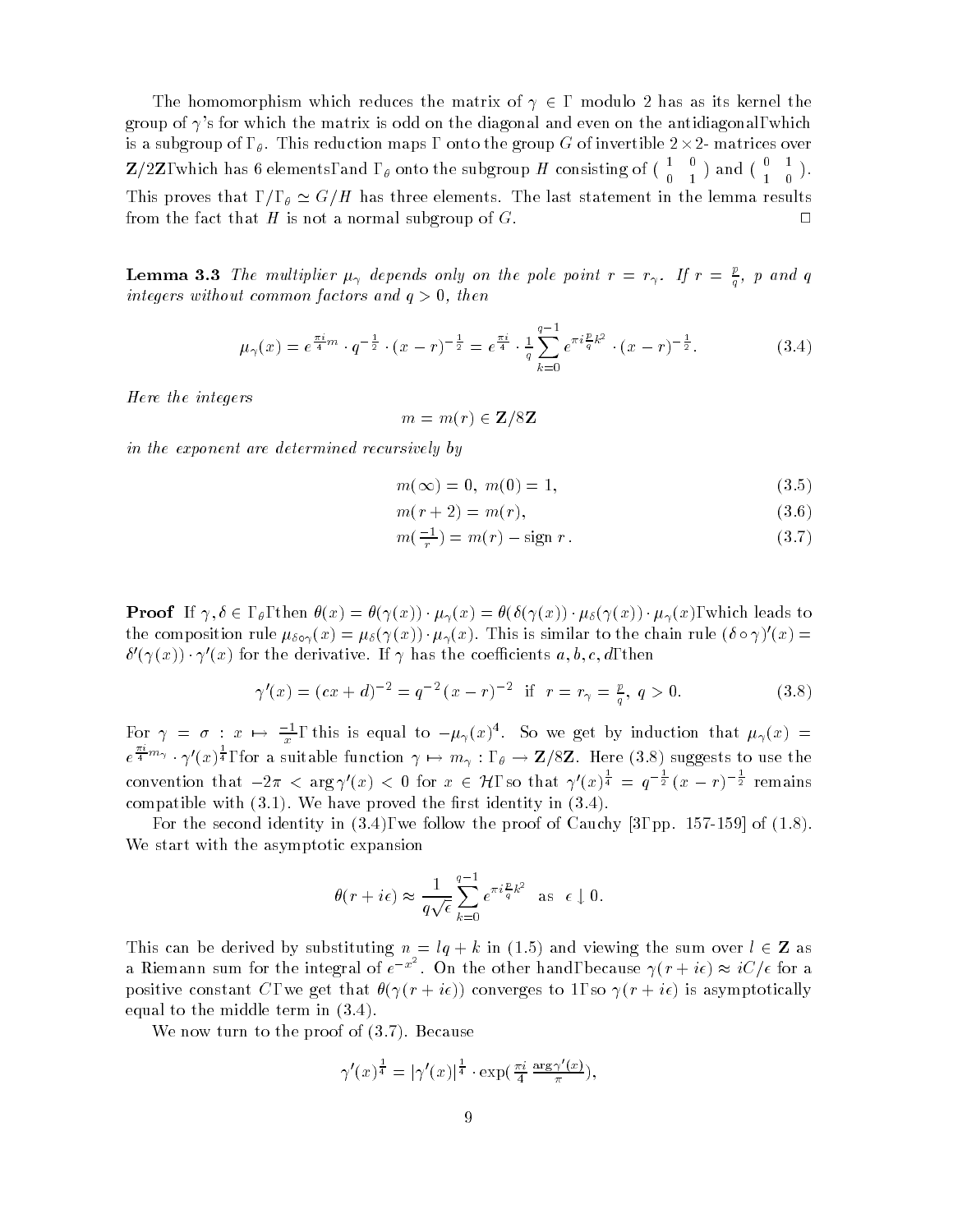the composition rule for the  $m_{\gamma}$  reads

$$
m_{\delta \circ \gamma} = m_{\delta} + m_{\gamma} + \frac{1}{\pi} [\arg \delta'(\gamma'(x)) + \arg \gamma'(x) - \arg (\delta \circ \gamma)'(x)].
$$

If we apply this to  $\gamma = \sigma$ ,  $r_\delta = \frac{p}{q}$  with  $q > 0$ , then the substitution of  $x = i\epsilon, \epsilon \downarrow 0$  yields that

$$
\delta'(\gamma(x)) = (q \cdot \frac{-1}{x} - p)^{-2} = (\frac{iq}{e} - p)^{-2}
$$

has argument close to  $-\pi$  and  $\gamma'(x)=(i\epsilon)^{-2}$  has argument equal to  $-\pi$ . Finally the argument of

$$
(\delta \circ \gamma)'(x) = \delta'(\gamma(x)) \cdot \gamma'(x) = (-q - i\epsilon p)^{-2} = (q + i\epsilon p)^{-2}
$$

converges to 0 if  $p > 0$  and to  $-2\pi$  if  $p < 0$ , keeping the point under the power sign in H. Because  $m_{\sigma} = 1$ , it follows that  $m_{\delta \sigma} = m_{\delta} - \text{sign}(r_{\delta})$ . The proof of the lemma is completed by noting that

$$
r_{\delta \circ \sigma} = (\delta \circ \sigma)^{-1}(\infty) = \sigma^{-1}(r_{\delta}) = \frac{-1}{r_{\delta}}.
$$

The recursion to which is alluded in the lemma, is the procedure which is described in the proof of Lemma 3.2, to get a pole point to 0 by a succession of translations over even numbers and renections  $x \mapsto \frac{1}{x}$ . This leads to a very effective algorithm for the computation of the  $m(\frac{E}{q})$ .

It follows from (3.7) that an increase of  $m$  by one corresponds to a passage  $A_1 \to A_2 \to$  $A_3 \rightarrow A_4 \rightarrow A_1$ , where

$$
A_1 := \{ \frac{p}{q} \mid p \in 2\mathbb{Z}, q \in 4\mathbb{Z} + 1, q > 0 \},
$$
  
\n
$$
A_2 := \{ \frac{p}{q} \mid p \in 4\mathbb{Z} + 1, q \in 2\mathbb{Z}, q > 0 \},
$$
  
\n
$$
A_3 := \{ \frac{p}{q} \mid p \in 2\mathbb{Z}, q \in 4\mathbb{Z} + 3 = 4\mathbb{Z} - 1, q > 0 \},
$$
  
\n
$$
A_4 := \{ \frac{p}{q} \mid p \in 4\mathbb{Z} + 3, q \in 2\mathbb{Z}, q > 0 \}.
$$

That is,

<sup>p</sup>

$$
m(\frac{p}{q}) \equiv k \mod 4 \text{ if } \frac{p}{q} \in A_k. \tag{3.9}
$$

This determines the multipliers up to a sign.

The signs however follow a quite subtle pattern, which can be described in terms of the Jacobi symbols  $(\frac{n}{m}) = \pm 1$ . These are defined for integers n and m such that m is positive and odd,  $n \neq 0$  and  $gcd(n, m) = 1$ , as follows.

$$
\left(\frac{n}{m}\right) = \prod_{u=1}^{v} \left(\frac{n}{p_u}\right) \text{ if } m = \prod_{u=1}^{v} p_u, \ \ p_u > 2, \ p_u \text{ is prime.} \tag{3.10}
$$

This includes the convention that  $(\frac{n}{m}) = 1$  if  $m = 1$ . For p a prime > 2, n a nonzero integer,  $(\frac{1}{n})$  is called a *Legenare symbol* and is defined by

$$
\left(\frac{n}{p}\right) = 1 \text{ if } n \text{ is a square modulo } p, \left(\frac{n}{p}\right) = -1 \text{ otherwise.}
$$
\n(3.11)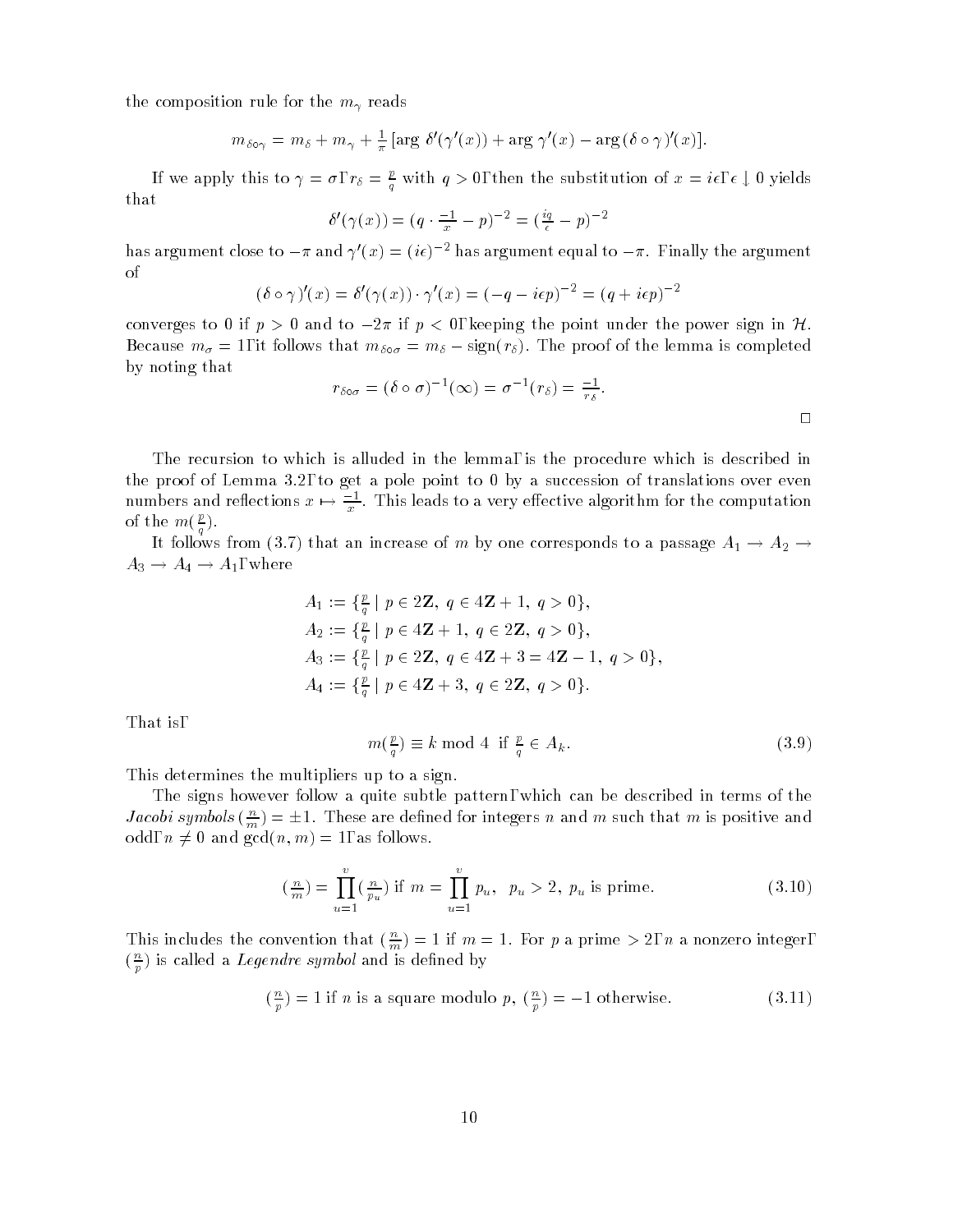The Jacobi symbols have the following basic properties  $(3.12)$   $(3.16)$ .

$$
\left(\frac{n+m}{m}\right) = \left(\frac{n}{m}\right),\tag{3.12}
$$

$$
\left(\frac{n \cdot n'}{m}\right) = \left(\frac{n}{m}\right) \cdot \left(\frac{n'}{m}\right),\tag{3.13}
$$

$$
\left(\frac{-1}{m}\right) = \left(-1\right)^{\frac{m-1}{2}},\tag{3.14}
$$

$$
\left(\frac{2}{m}\right) = \left(-1\right)^{\frac{m^2 - 1}{8}},\tag{3.15}
$$

$$
\left(\frac{n}{m}\right) \cdot \left(\frac{m}{n}\right) = (-1)^{\frac{n-1}{2} \cdot \frac{m-1}{2}}.\tag{3.16}
$$

All these equations hold as far as the Jacobi symbols were defined. For example, the *quadratic reciprocity law* (3.16) holds if n and m both are positive odd integers without common factors. See [13, Part I, Chap. 6].

So, in contrast with our  $m(\frac{p}{q})$ 's, the Jacobi symbols are defined in terms of the prime factor decompositions of  $p$  and  $q$ , and for the prime factors in terms of quadratic residues. I found the following description of the multipliers in Knopp [12, p. 51].

**Theorem 3.4** If  $\gamma \in \mathcal{A}$  has its pole at  $r = \frac{\mu}{\gamma}$  with  $q > 0$ ,  $gcd(p, q) = 1$ , then  $\mathbf{q}$  and  $\mathbf{q}$ 

$$
\theta(x) = \theta(\gamma(x)) \cdot e^{\frac{\pi i}{4}q} \cdot \left(\frac{-p}{q}\right) \cdot q^{-\frac{1}{2}} (x-r)^{-\frac{1}{2}} \text{ if } q \text{ is odd,}
$$
  

$$
\theta(x) = \theta(\gamma(x)) \cdot e^{\frac{\pi i}{4}(p+1)} \cdot \left(\frac{q}{|p|}\right) \cdot q^{-\frac{1}{2}} (x-r)^{-\frac{1}{2}} \text{ if } p \text{ is odd.}
$$

**Proof** Let us temporarily write  $\zeta := e^{\frac{\pi}{4}}$ . From (3.7) and the remark after Lemma 3.3, it follows that

$$
\epsilon(\frac{p}{q}) := \zeta^{m(\frac{p}{q}) - q} = \zeta^{m(\frac{-q \cdot s}{|p|}) + s - q} = \pm 1, \ \ s := \text{sign } p,\tag{3.17}
$$

if q is positive odd and p is even. The equations  $(3.6)$  for odd q are equivalent to

$$
\epsilon\left(\frac{p+2q}{q}\right) = \epsilon\left(\frac{p}{q}\right) \text{ if } q \text{ is odd, } q > 0. \tag{3.18}
$$

The other cases of (3.6) are equivalent to

If 
$$
q + 2p > 0
$$
, then:  $\epsilon(\frac{p}{q}) = \epsilon(\frac{p}{q+2p}) \iff p/2$  is even. (3.19)

If 
$$
q + 2p < 0
$$
, then:  $\epsilon(\frac{p}{q}) = \epsilon(\frac{-p}{-q-2p}) \Longleftrightarrow (p - q + 1)/2$  is even. (3.20)

By repeated translations of  $\frac{p}{q}$  and  $\frac{q}{p}$  over even numbers, we arrive at  $q=1,$  for which  $\epsilon(p)=1.$  The relation with the Jacobi symbols follows from the fact that if we replace  $\epsilon(\frac{p}{q})$ by  $(\frac{p}{q})$ , then we get the same properties (3.18)-(3.20), and  $(\frac{p}{q}) = 1$  if  $q = 1$ . The conclusion therefore is that  $\epsilon(\frac{p}{q})=(\frac{-p}{q})$  if p is even and  $q>0$  is odd.

Indeed, the property (3.18) for the Jacobi symbols follows from (3.12). For the proof of the properties (3.19), (3.20) for the Jacobi symbols, we write, for m positive odd and  $n \neq 0$ :

$$
n = 2^k \nu s
$$
,  $\nu$  positive and odd,  $s = sign n$ .

Using  $(3.13)$ ,  $(3.15)$ ,  $(3.14)$  and  $(3.16)$ , this yields

$$
\left(\frac{n}{m}\right) = \left(-1\right)^{\frac{m^2-1}{8}k + \frac{m-1}{2}\frac{1-s}{2} + \frac{\nu-1}{2}\frac{m-1}{2}} \cdot \left(\frac{m}{\nu}\right).
$$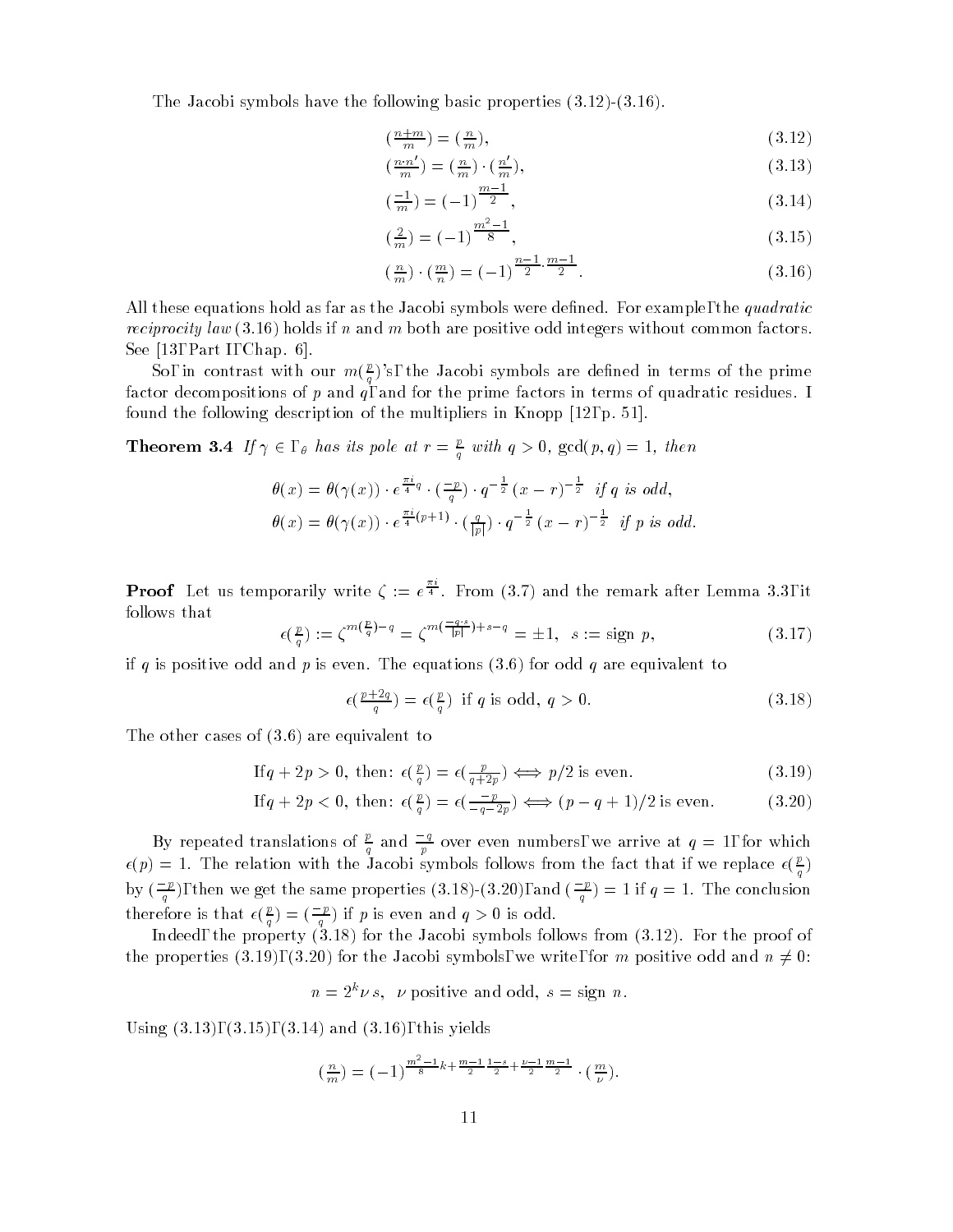Using the same equation with m replaced by  $m + 2n$ , and the fact that (3.18) implies that  $(\frac{m}{\nu})=(\frac{m+2n}{\nu}),$  the properties (3.19), (3.20), with  $\epsilon(\frac{p}{q})$  replaced by  $(\frac{p}{q})$ , can be deduced.  $\Box$ 

Using (3.15) once more, the results can also be summarized as follows:

**Table 3.5** If  $p, q \in \mathbb{Z}$ ,  $q > 0$ ,  $gcd(p, q) = 1$ , not both p and q odd, then  $m = m(\frac{p}{q}) \in \mathbb{Z}/8\mathbb{Z}$  is given by:

If 
$$
q \in 4\mathbf{Z} + 1
$$
 then:  $m \equiv 1$  if  $\left(\frac{p/2}{q}\right) = 1$ ,  $m \equiv 5$  if  $\left(\frac{p/2}{q}\right) = -1$ . If  $q \in 4\mathbf{Z} + 3$  then:  $m \equiv 3$  if  $\left(\frac{p/2}{q}\right) = 1$ ,  $m \equiv 7$  if  $\left(\frac{p/2}{q}\right) = -1$ . If  $p \in 4\mathbf{Z} + 1$  then:  $m \equiv 2$  if  $\left(\frac{q/2}{|p|}\right) = 1$ ,  $m \equiv 6$  if  $\left(\frac{q/2}{|p|}\right) = -1$ . If  $p \in 4\mathbf{Z} + 3$  then:  $m \equiv 0$  if  $\left(\frac{q/2}{|p|}\right) = 1$ ,  $m \equiv 4$  if  $\left(\frac{q/2}{|p|}\right) = -1$ .

## 4 The Primitive of Theta

We now turn to the study of the function

$$
\phi(x) := \sum_{n=1}^{\infty} \frac{1}{in^2 \pi} e^{n^2 \pi i x},
$$

introduced before in  $(1.2)$ . Because of the uniform convergence of the series, this defines a continuous function of  $x \in \mathbf{R}$ . Actually one has the following uniform Hölder estimate, which even holds on the closure of the upper half plane.

**Lemma 4.1** There exists a constant  $C$  such that

$$
|\phi(x) - \phi(y)| \le C|x - y|^{\frac{1}{2}}
$$

holds for all  $x, y \in \mathbf{R}$ .

**Proof** Write  $\phi(x) = A_N(x) + B_N(x)$ , with

$$
A_N(x) := \sum_{n=1}^N \frac{1}{in^2 \pi} e^{n^2 \pi i x}, \quad B_N(x) := \sum_{n=N+1}^\infty \frac{1}{in^2 \pi} e^{n^2 \pi i x}.
$$

 $1$  nen  $\frac{d}{dx}$   $\frac{d}{in^2}$  $\frac{1}{in^2\pi}e^{n^2\pi ix}=e^{n^2\pi ix}$  has absolute value  $\leq 1$ , so  $|A_N(x)-A_N(y)|\leq N|x-y|$ . On the other hand,

$$
|B_N(x)| \leq \sum_{n=N+1}^{\infty} \frac{1}{n^2 \pi} \leq \frac{1}{N \pi}.
$$

Combining these estimates, we get

$$
|\phi(x) - \phi(y)| \le N|x - y| + \frac{2}{N\pi}.
$$

The minimum of the right hand side as a function of  $N \in \mathbf{R}$  is attained for  $N = (\frac{2}{|x-y|\pi})^{\frac{1}{2}}$ , and is equal to  $2(\frac{2}{\pi}|x-y|)^{\frac{1}{2}}$ . Replacing the optimal  $N \in \mathbf{R}$  by a positive integer at a bounded distance, we get the desired estimate. <sup>2</sup>  $\Box$ 

We now turn to selfsimilarity of  $\phi(x)$  modulo differentiable functions which was announced in the introduction.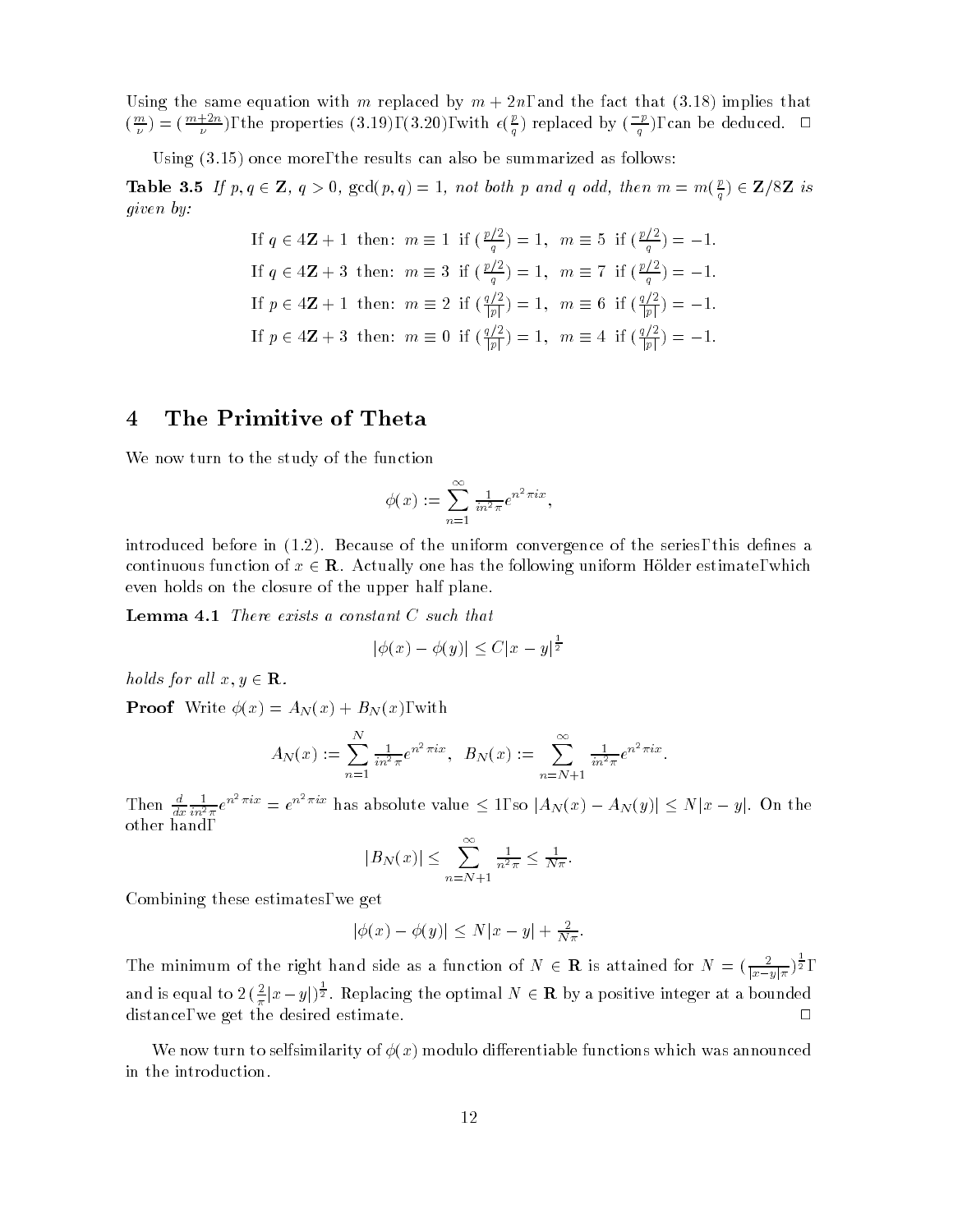**Theorem 4.2** Let  $\gamma \in \emptyset$  have its pole at  $r = \frac{p}{q}$ , with  $p, q \in \mathbb{Z}$ ,  $q > 0$ ,  $gcd(p, q) = 1$ . Write  $m = m(r)$ . Then the function  $\phi(x)$  satisfies

$$
\phi(x) = \phi(r) + e^{\frac{\pi i}{4}m} \cdot q^{-\frac{1}{2}} \cdot (x - r)^{\frac{1}{2}} - \frac{1}{2}(x - r) + e^{\frac{\pi i}{4}m} \cdot q^{\frac{3}{2}} \cdot (x - r)^{\frac{3}{2}} \cdot \phi(\gamma(x)) + \psi(x) \quad (4.1)
$$

for  $x \in \mathbf{R}$ . Here the function  $\psi(x) = \psi_r(x)$  depends only on the pole point r. It is differentiable,  $\psi(r)=0$  and the derivative is given by

$$
\psi'(x) = -\frac{3}{2}e^{\frac{\pi i}{4}m} \cdot q^{\frac{3}{2}} \cdot (x-r)^{\frac{1}{2}} \cdot \phi(\gamma(x)).
$$

**Proof** The fact that in  $(1.2)$  the sum is over the positive integers, whereas in the definition (1.5) the convention is to sum over all integers, makes that  $\theta(x)$  is not quite equal to the derivative of  $\phi(x)$ , but satisfies the equation (1.7) instead. Substituting (3.2), we get

$$
\phi'(x) = \frac{1}{2} (\theta(x) - 1) = \frac{1}{2} \theta(\gamma(x)) \cdot \mu_{\gamma}(x) - \frac{1}{2} = \phi'(\gamma(x)) \cdot \mu_{\gamma}(x) + \frac{1}{2} \mu_{\gamma}(x) - \frac{1}{2}.
$$

Integrating this from  $\xi$  to x in the upper half plane H and performing a partial integration, we can rewrite this as

$$
\phi(y)/_{y=\xi}^{y=x} = \phi(\gamma(y)) \cdot \frac{\mu_\gamma(y)}{\gamma'(y)} /_{y=\xi}^{y=x} - \int_{\xi}^x \phi(\gamma(y)) \cdot \frac{d}{dy} \frac{\mu_\gamma(y)}{\gamma'(y)} dy \n+ \frac{1}{2} \int_{\xi}^x \mu_\gamma(y) dy - \frac{1}{2}(x - \xi).
$$
\n(4.2)

Substitution of (3.4) and (3.8) yields that

$$
\frac{\mu_{\gamma}(x)}{\gamma'(x)} = e^{\frac{\pi i}{4}m} \cdot q^{\frac{3}{2}} \cdot (x - r)^{\frac{3}{2}}
$$

and the primitive of  $\mu_{\gamma}$  is a multiple of  $(x - r)^{\frac{1}{2}}$ . This implies that (4.2) has a continuous limit if we let the variables  $\xi, y, x$  become real. With the choice of  $\xi = r$ , (4.2) then becomes (4.1), with

$$
\psi(x) = -\frac{3}{2}e^{\frac{\pi i}{4}m} \cdot q^{\frac{3}{2}} \cdot \int_{r}^{x} (y-r)^{\frac{1}{2}} \cdot \phi(\gamma(y)) \, dy. \tag{4.3}
$$

That  $\psi(x)$  only depends on r follows from the fact that if  $\gamma, \tilde{\gamma} \in$  ,  $\theta$  have the same pole point, then  $\tilde{\gamma} = \tau \circ \gamma$  for a translation  $\tau$  over an even integer. Hence  $\phi \circ \tilde{\gamma} = \phi \circ \tau \circ \gamma = \phi \circ \gamma$ .

For each nonnegative integer k and real number  $\alpha$  with  $0 < \alpha < 1$ , we write  $C^{k,\alpha}(\mathbf{R})$ for the space of functions on **R** which are k times differentiable and for which the k-th order derivative  $h$  satifies locally uniform Hölder estimates

$$
|h(x) - h(y)| \le C|x - y|^{\alpha}
$$

with Hölder exponent  $\alpha$ . Then  $\phi \in C^{0,\frac{1}{2}}(\mathbf{R})$  and  $\psi_r \in C^{1,\frac{1}{2}}(\mathbf{R})$ .

From (4.1) we immediately read off the asymptotic behaviour of  $\phi(x)$  at the points  $r_{\gamma}$ ,  $\gamma \in , \,\rho$ :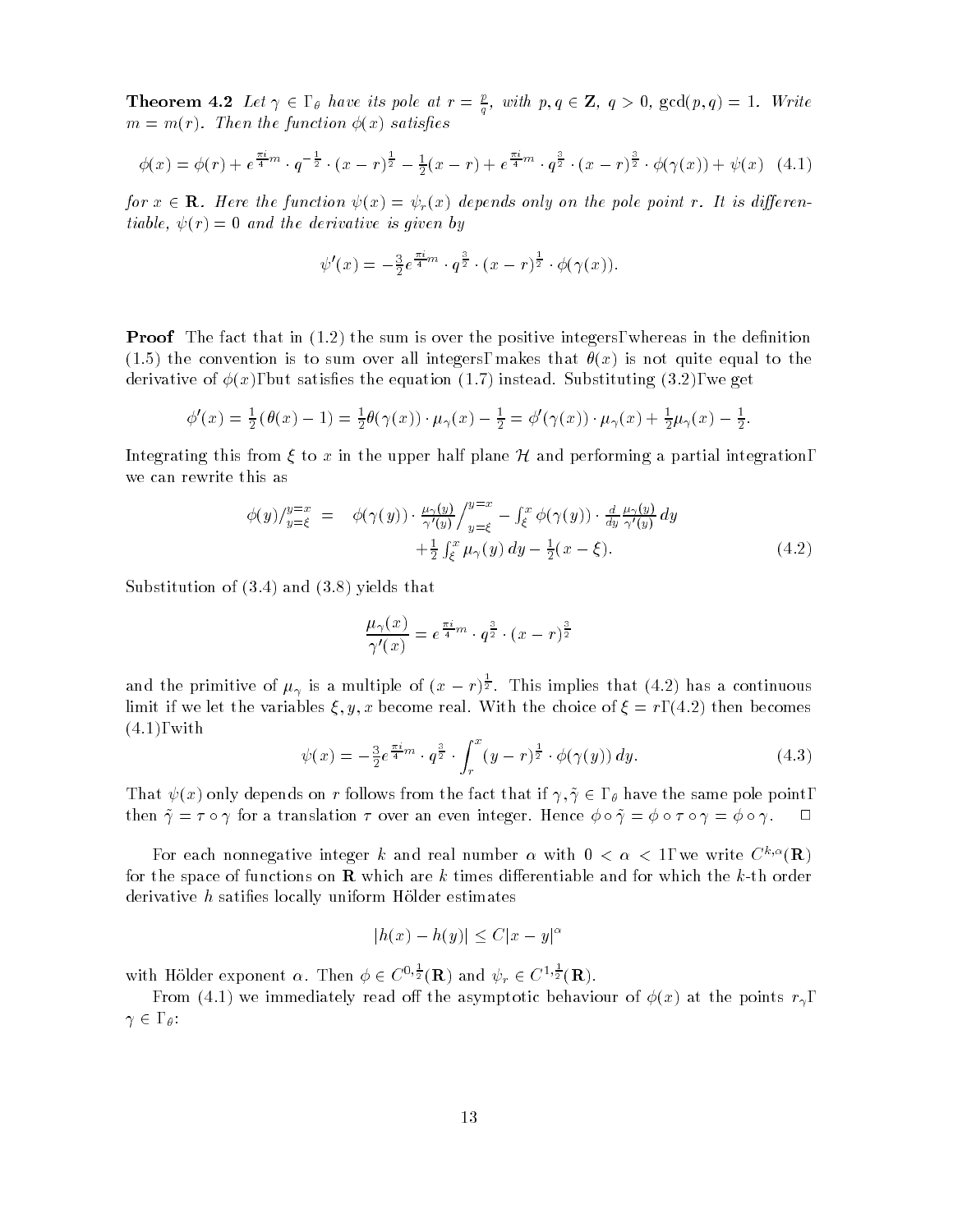**Lemma 4.3** If, in the notation of Theorem 4.2, we write

$$
\sigma_r(x) := \phi(r) + e^{\frac{\pi i}{4}m} \cdot q^{-\frac{1}{2}} \cdot (x - r)^{\frac{1}{2}} - \frac{1}{2}(x - r)
$$
\n(4.4)

for the leading terms of the asymptotic expansion of  $\phi(x)$  at  $x = r = r_{\gamma}$ , then

$$
|\phi(x) - \sigma_r(x)| \leq \frac{\pi}{3} q^{\frac{3}{2}} \cdot |x - r|^{\frac{3}{2}}.
$$

Proof Use that

$$
\pi |\phi(x)| \le \sum_{n=1}^{\infty} \frac{1}{n^2} = \frac{\pi^2}{6}.
$$
\n(4.5)

The identity on the right is well-known. A proof can be given by observing that the left and right hand side of

$$
\sum_{n \in \mathbf{Z}} \frac{1}{(z-n)^2} = \left(\frac{\pi}{\sin(\pi z)}\right)^2 = \frac{2\pi^2}{1 - \cos 2\pi z} \tag{4.6}
$$

are meromorphic functions of z, with the same poles and asymptotic behaviour as  $z \to \infty$ . So the difference is entire and vanishes at  $\infty$ , and therefore vanishes identically in view of Liouville's theorem. The constant term of the left hand side of (4.6) is equal to  $2\sum_{n\geq 1} n^{-2}$ and that of the right hand side is equal to  $\pi^2/3$ .

Recall from Lemma 3.2 that the  $r = r_{\gamma}$ ,  $\gamma \in$  ,  $\theta$ , are precisely the rational numbers  $\frac{p}{q}$  such  $\mathbf{q}$  and  $\mathbf{q}$ that  $p, q \in \mathbb{Z}$ ,  $q > 0$ ,  $gcd(p, q) = 1$  and not both p and q odd. The conclusion is that  $\phi(x)$  has singularities of square root nature at each of these rational points, which lie dense on the real axis. The "strength factor"  $q^{-\frac{1}{2}}$  in front of  $(x - r)^{\frac{1}{2}}$  in (4.4) makes that the singularity is the most pronounced for the "simple"rational numbers, the ones with a small denominator.

For the singularities of  $f(x)$  and  $g(x)$  we have to take the real and imaginary part of 4.4. Also note that, according to the convention in (3.1):

$$
(x - r)^{\frac{1}{2}} = i \cdot |x - r|^{\frac{1}{2}} \text{ if } x < r.
$$

If p is even and q is odd, then  $m = m(r)$  is odd and we find square root type behaviour for  $f(x)$  at both sides of r, with a factor  $\pm(2q)^{-\frac{1}{2}}$  in front. On the other hand, if p is odd and q is even, then m is even and the real part of either  $e^{\frac{\pi}{4}m}$  or its multiple by i is equal to zero. It follows that at one side of r,  $f(x)$  has a derivative equal to  $-\frac{1}{2}$ . At the other side of r,  $f(x)$  has square root type behaviour, with a factor  $\pm q^{-\frac{1}{2}}$  in front. For  $q(x)$  we get the same conclusions, but with derivative  $-\frac{1}{2}$  replaced by derivative equal to 0. The conclusions show that the Holder exponent  $\frac{1}{6}$  for  $f(x)$  and  $g(x)$  cannot be improved.

Using Table 3.5, we can summarize the eight possible cases in Table 4.4 below. In the diagrams, square root type behaviour is represented by a vertical curved arc, up or down according to the sign in front of the square root. A finite derivative at one side is represented by a straight line segment with the corresponding slope. The oriented curve  $x \to \phi(x)$  in the complex plane has no well-defined velocity, but it approaches  $\phi(x)$  infinitely fast from a well-defined direction as  $x \to r$ . The diagram for  $\phi(x)$  depicts these directions. For a proper understanding of the relations between the diagrams, note that  $\phi(x) = f(x) - ig(x)$ .

Table 4.4 The types of singularities which occur are: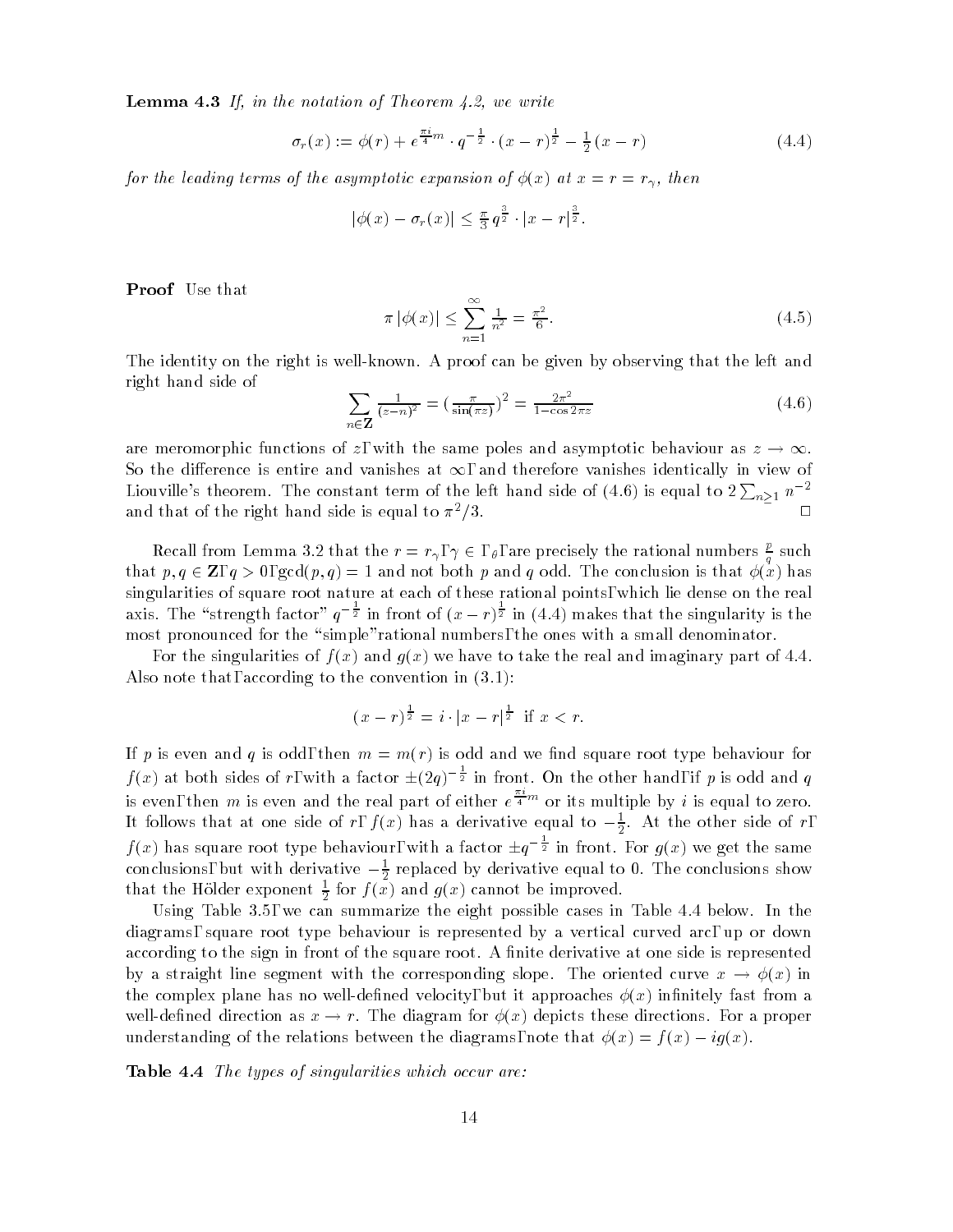| $m \bmod 8$      | $r = \frac{p}{q}$                                                                                               |                  | Ex. $f(x)$                | $-\phi(x)$    | g(x)                    |  |
|------------------|-----------------------------------------------------------------------------------------------------------------|------------------|---------------------------|---------------|-------------------------|--|
| $\mathbf{1}$     | $p \in 2\mathbf{Z}, q \in 4\mathbf{Z}+1, \left(\frac{p/2}{q}\right)=1$                                          | $\boldsymbol{0}$ | $g-f \int f+g$            |               | $-f-g \nmid g-f$        |  |
| $\overline{2}$   | $q \in 2\mathbf{Z}, p \in 4\mathbf{Z}+1, \left(\frac{q/2}{ p }\right)=1$                                        | $\frac{1}{2}$    | $-f$ $\int_{-\infty}^{g}$ | $\rightarrow$ | $\frac{g}{\sqrt{-f}}$   |  |
| $\sqrt{3}$       | $p \in 2\mathbf{Z}, q \in 4\mathbf{Z}+3, \left(\frac{p/2}{q}\right)=1$ $\frac{2}{3}$ $\frac{1}{-1-9\sqrt{q-1}}$ |                  |                           | $\rightarrow$ | $f-g$ $\bigg\} - f - g$ |  |
| $\sqrt{4}$       | $q \in 2\mathbf{Z}, p \in 4\mathbf{Z}+3, \left(\frac{q/2}{ p }\right) = -1$                                     | $\frac{3}{4}$    | $-g$ $-f$                 |               |                         |  |
| $\mathbf 5$      | $p \in 2\mathbf{Z}, q \in 4\mathbf{Z}+1, \left(\frac{p/2}{q}\right) = -1 \quad \frac{4}{5} \quad s^{-1}$        |                  |                           |               | $f+g\sqrt{f-g}$         |  |
| $\,6\,$          | $q \in 2\mathbf{Z}, p \in 4\mathbf{Z} + 1, \left(\frac{q/2}{ p }\right) = -1 - \frac{3}{4}$                     |                  |                           |               | $\frac{g}{f}$           |  |
| $\overline{7}$   | $p \in 2\mathbb{Z}, q \in 4\mathbb{Z}+3, (\frac{p/2}{q})=-1 \quad -\frac{2}{3} \quad f+g\sqrt{f-g}$             |                  |                           |               | $g-f\int f+g$           |  |
| $\boldsymbol{0}$ | $q \in 2\mathbb{Z}, p \in 4\mathbb{Z}+3, (\frac{q/2}{ p })=1 \quad -\frac{1}{2} \quad \sqrt{f}$                 |                  |                           |               |                         |  |

We now take a look at the remainder term  $\psi_r(x)$  in the equation (4.1).

 $-0.127 < x < 2.127$  $-0.845 < y < 0.845$ 

Figure 4.1: 
$$
y = \text{Re } \psi_0(x)
$$

Using (4.4), we can rewrite (4.1) in the form

$$
\phi(x)=\sigma_r(x)+\phi(\gamma(x))\cdot e^{\frac{\pi i}{4}m}\cdot q^{\frac{3}{2}}\cdot (x-r)^{\frac{3}{2}}+\psi_r(x),
$$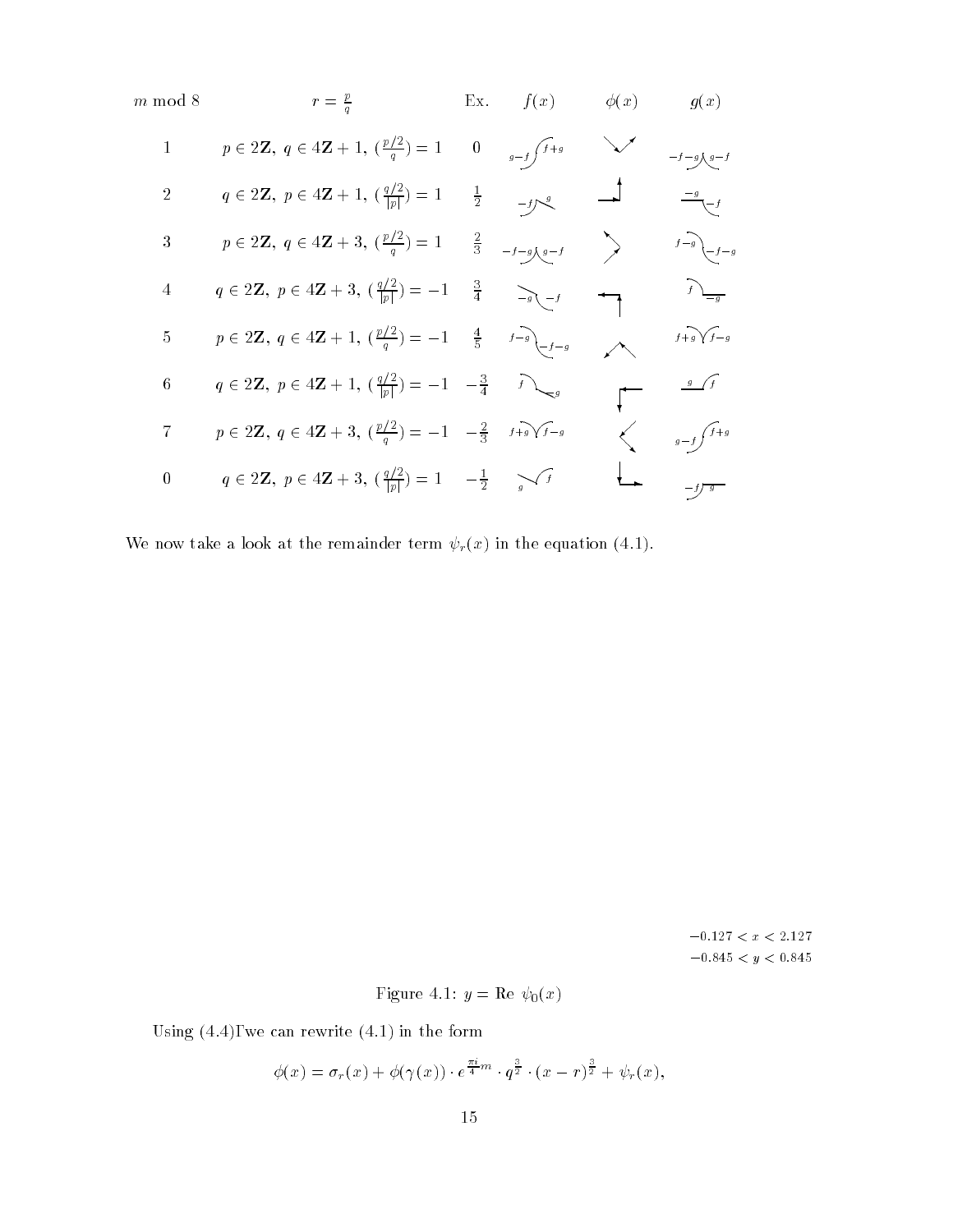where  $\psi_r(x) \in C^{1,\frac{1}{2}}((\mathbf{R})$ . It follows from Proposition 4.6 below, with  $l = 2$ , that

$$
\psi_r(x) = \mathcal{O}(|x-r|^{\frac{5}{2}})
$$
 as  $x \to r$ .

So in addition to being smoother, the remainder term is also asymptotically of smaller order as  $x \to r$ . Figure 4.1 depicts the real part of  $\psi_r(x)$  for  $r = 0, \gamma : x \mapsto \frac{-1}{x}$ .

The selfsimilarity modulo differentiable functions under the action of the fractional linear transformations  $\gamma \in \ell$ , is quite spectacular: if x converges to  $r = r_{\gamma}$ , then  $\gamma(x)$  converges to infinity. Due to the periodicity of  $\phi$ , there is an infinite repetition of the same pattern of singularities, and  $\gamma$  transforms this to a sequence of repeated patterns which converges to r, at a distances from r of the form a constant times  $\frac{1}{n}$  for the n-th pattern. The slow convergence of  $\frac{1}{n}$  towards 0 as  $n \to \infty$  makes that in the pictures very many repetitions of the patterns are visible.

Because  $\phi(\gamma(x))$  is multiplied with a constant times  $|x - r|^{\frac{3}{2}}$ , the pattern is of the same order of magnitude as the estimate in Lemma 4.3 for the remainder term. In this sense Lemma 4.3 is optimal.

For  $f(x)$  and  $g(x)$  we get that near r we have to add a pattern which is proportional to  $|x - r|$ <sup>2</sup> times  $\pm f$ ,  $\pm g$ , or  $\pm f \pm g$ , depending on the value of m and on the side of r. We have indicated this in Table 4.4 by writing the corresponding letters at the various branches of the diagrams.

Figure 4.2 is an enlargement near  $x = \frac{1}{2}$  of the graph of  $f(x)$ . On the right of  $x = \frac{1}{2}$  we  $\overline{\phantom{a}}$ see an innite repetition of the graph of the function graph of the function graph of the function graph of the function graph of the function graph of the function graph of the function graph of the function graph of the

> $0.498 < x < 0.563$  $0.349 < y < 0.398$

Figure 4.2: 
$$
y = f(x)
$$
 near  $x = \frac{1}{2}$ 

In order to facilitate the recognition of the patterns at the points with square root behaviour at both sides, we also provided a picture of the graph of  $f(x) + g(x)$  in Figure 4.3. This one occurs to the right of  $x = 0$ .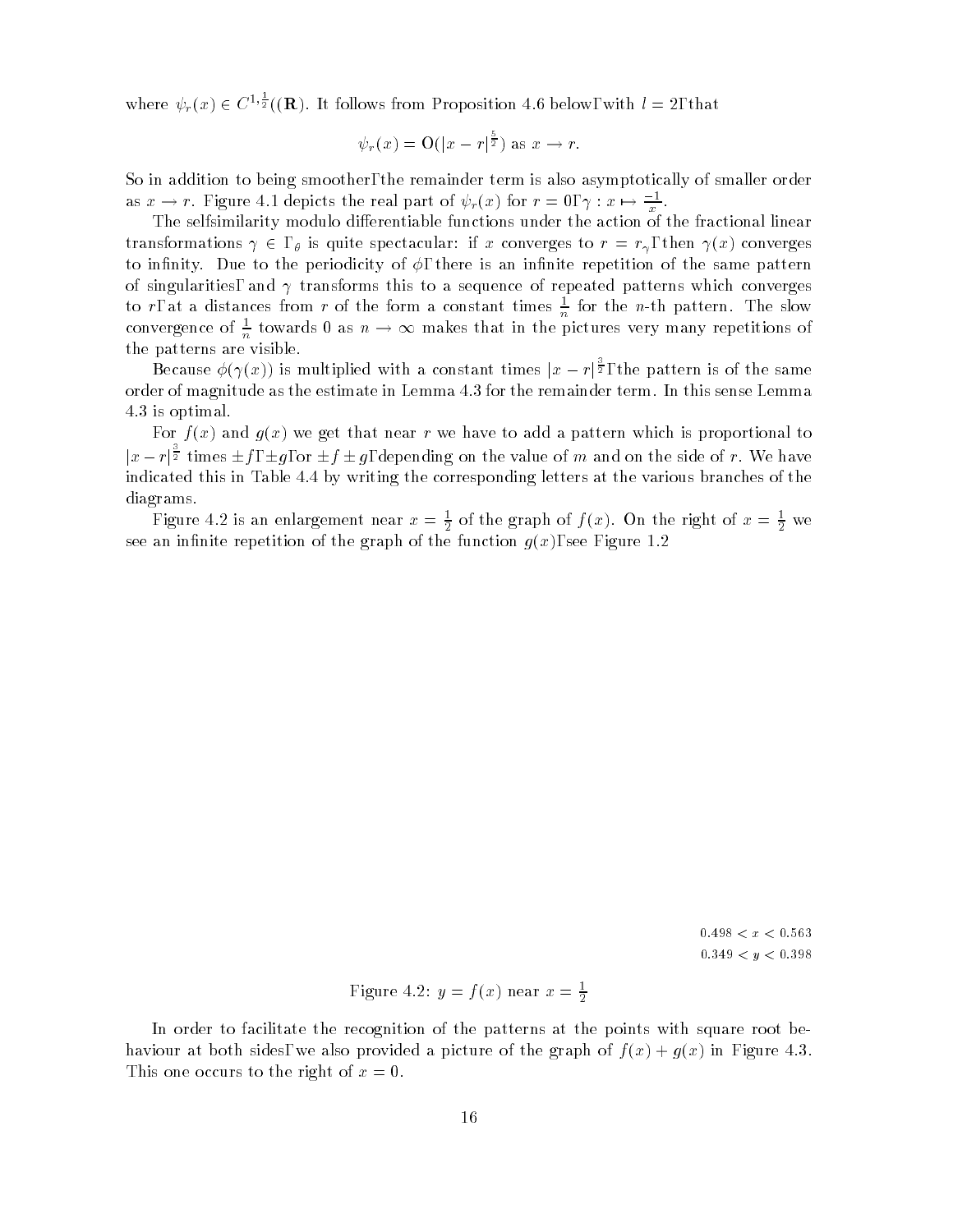$-0.127 < x < 2.127$  $-0.845 < y < 0.845$ 

Figure 4.3: 
$$
y = f(x) + g(x)
$$

Note that  $-f(x) + g(x)$  is obtained by the reflection  $x \mapsto -x$ . For the behaviour at the other rational points we have:

**Proposition 4.5** The behaviour of  $\phi(x)$  for x near 1 can be read off from

$$
\phi(1+x) = \frac{\pi i}{12} - \frac{1}{2}x + e^{\frac{\pi i}{4}} \cdot x^{\frac{3}{2}} \cdot [4\phi(\frac{-1}{4x}) - \phi(\frac{-1}{x})] + \chi(x),\tag{4.7}
$$

where  $\chi(x) \in C^{1,\frac{1}{2}}(\mathbf{R})$  is given by  $\chi(0) = 0$  and

$$
\chi'(x) = -\frac{3}{2} e^{\frac{\pi i}{4}} \cdot x^{\frac{1}{2}} \cdot [2\phi(\frac{-1}{4x}) - \phi(\frac{-1}{x})].
$$

At each point  $s = \frac{c}{q}$  with p and q both odd,  $q > 0$ ,  $gcd(p, q) = 1$ , we have

$$
|\phi(y) - [\phi(s) - \frac{1}{2}(y - s)]| \le \frac{5\pi}{3} q^{\frac{3}{2}} \cdot |y - s|^{\frac{3}{2}} \quad \text{for all} \ \ y \in \mathbf{R}.\tag{4.8}
$$

-

In particular,  $\phi(y)$  is differentiable at  $y = s$ , with derivative equal to  $-\frac{1}{2}$ .

**Proof** The assumptions for s imply that  $r := s - 1 = \frac{p-q}{q} = \frac{q}{q}$ , with  $u = p - q$  even,  $q > 0$ odd and  $\gcd(u, q) = 1$ . Also,  $4r = \frac{1}{q}$ , with  $v = 4u$  even and  $\gcd(v, q) = 1$ . Finally, using Theorem 3.4 and (3.13), (3.15), we see that m := m(r) = m(4r).

Let us write  $\phi(x) = \sigma_r(x) + K_r(x)$ , with  $\sigma_r(x)$  as in (4.4). Then  $\frac{1}{2}\sigma_{4r}(4x) - \sigma_r(x) =$  $\frac{1}{2}\phi(4r)-\phi(r)-\frac{1}{2}(x-r),$  where the essential feature is the cancellation of the square root terms. Now (1.11) yields

$$
\phi(x+1) = \frac{1}{2}\phi(4x) - \phi(x) = \frac{1}{2}\phi(4r) - \phi(r) - \frac{1}{2}(x-r) + \frac{1}{2}R_{4r}(4x) - R_r(x).
$$

For  $r = 0$ , we have  $r = 4r = r<sub>\gamma</sub>$ , with  $\gamma: x \to \frac{1}{x}$ . Reading  $R<sub>r</sub>$  and  $R<sub>4r</sub>$  off from (4.1), we get (4.1). On the other hand, writing  $x + 1 = y$ ,  $y = s = x - 7$ , the estimate in Lemma 4.3 leads to

$$
\left|\frac{1}{2}R_{4r}(4x)-R_{r}(x)\right|\leq \frac{\pi}{3}\cdot q^{\frac{3}{2}}\cdot \left(\frac{1}{2}|4x-4r|^{\frac{3}{2}}+|x-r|^{\frac{3}{2}}\right|\leq \frac{5\pi}{3}q^{\frac{3}{2}}|y-s|^{\frac{3}{2}}.
$$

 $\Box$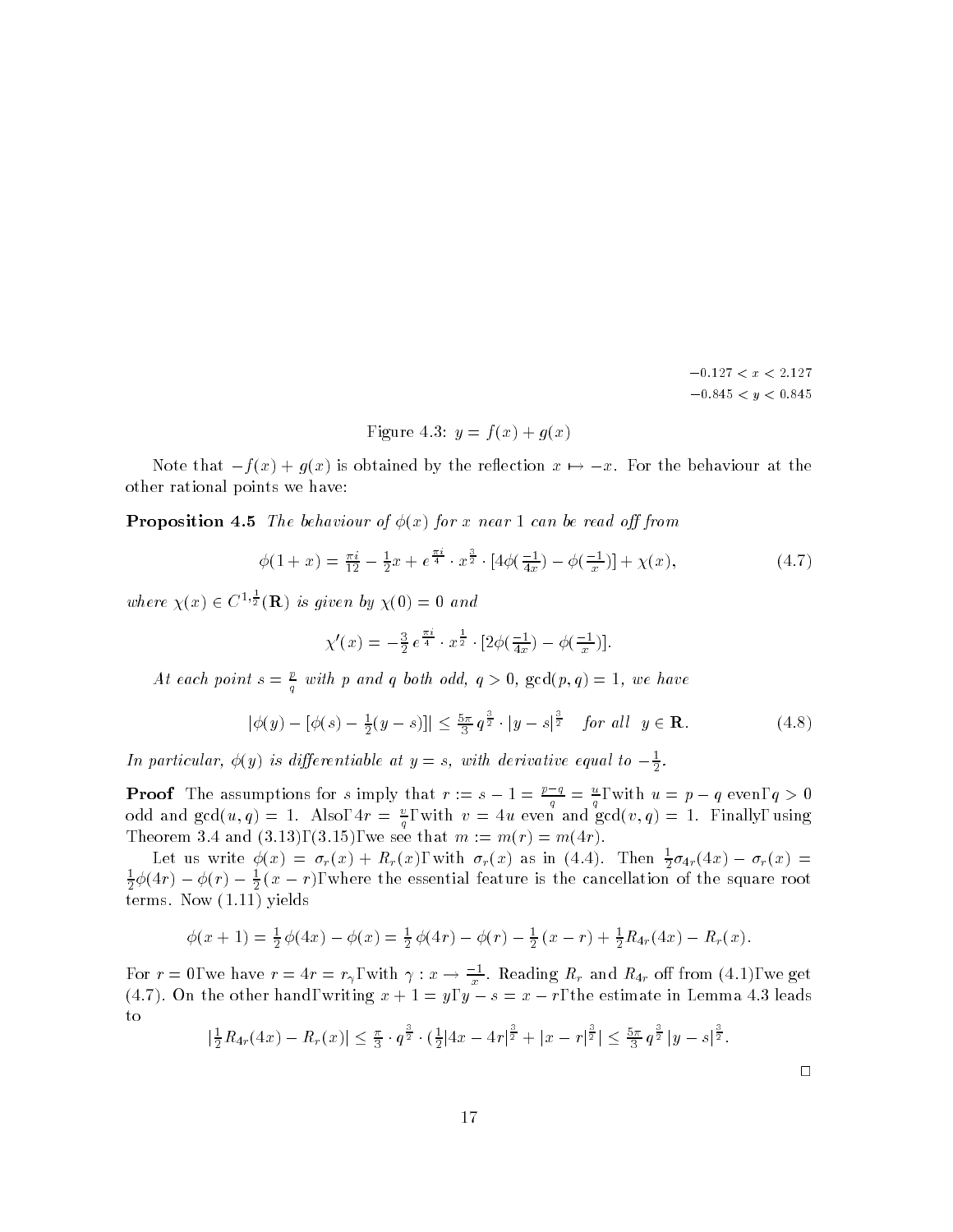$0.96 \, < \, x \, < \, 1.04$  $-0.03 < y < 0.03$ 

Figure 4.4:  $f(x)$  near  $x = 1$ 

 $-0.127\,<\,x\,<\,2.127$  $-0.845 < y < 0.845$ 

Figure 4.5: 
$$
y = \frac{3}{8} [4f(x) + 4g(x) - f(4x) - g(4x)]
$$

At the rational points  $s = \frac{L}{q}$  with p and q both odd, the functions  $f(x)$  and  $g(x)$  are dierentiable, but superimposed on the linear approximation we have approximation we have  $\mathcal{A}$  . In the linear approximation we have approximation we have approximation we have approximation we have a set of the linear pattern of singularities converging to s, of order of magnitude  $|x-s|^{\frac{1}{2}}$ . At  $s=1$  the singularity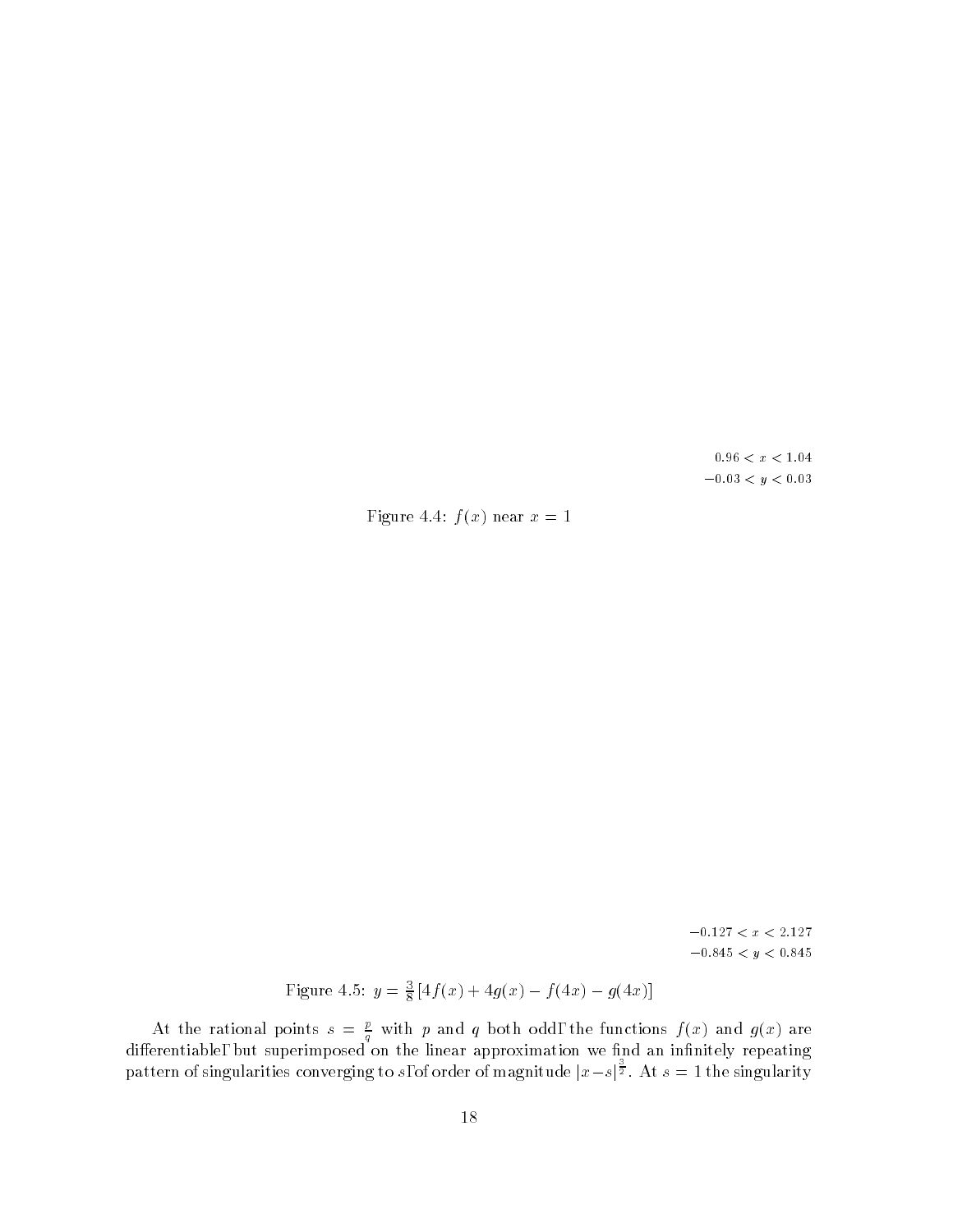pattern has the shape of  $k(\frac{1}{4x})$ , where  $k(x) := 4f(x) + 4g(x) - f(4x) - g(4x)$ . See Figures 4.4 and 4.5. As for the remainder term  $\psi(x)$ , we have that  $\chi(x) = O(|x|^{\frac{3}{2}})$  as  $x \to 0$ .

We conclude this section with the observation that the partial integration, which was used in the proof of Theorem 4.2, can be iterated. This results in an expansion of  $\phi(x)$  in terms of functions of class  $C^{\kappa,\frac{1}{2}}(\mathbf{R}), k = 1, 2, \ldots$ .

For this, we will make use of the functions  $\phi_k(x)$  defined by

$$
\phi_k(x) = \sum_{n=1}^{\infty} \frac{1}{(n^2 \pi i)^k} e^{n^2 \pi i x},
$$
\n(4.9)

for positive integral k. These are complex analytic functions on the upper half plane, and

$$
\frac{d\phi_k}{dx}(x) = \phi_{k-1}(x), \quad \frac{d^{k-1}\phi_k}{dx^{k-1}}(x) = \phi_1(x) = \phi(x). \tag{4.10}
$$

It follows that  $\phi_k(x)$  has a continuous extension on the closure of the complex upper half plane, to a function of class  $C^{\kappa,\frac{1}{2}}$ . Finally,

$$
\sup_{x} |\phi_k(x)| = |\phi_k(0)| = \pi^{-k} \sum_{n=1}^{\infty} n^{-2k} = \pi^{-k} \zeta(2k), \tag{4.11}
$$

where  $\zeta(s) = \sum_{n=1}^{\infty} n^{-s}$  is Riemann's zeta function.

As a side remark, Hardy [7] and later authors investigated the differentiability properties of  $\phi_k(x)$  also for nonintegral real values of  $\kappa$ ,  $\kappa > \frac{1}{2}$ . One could also use the interpretation

-

$$
\phi_k(x) = \left(\frac{d}{dx}\right)^{1-k} \phi(x),
$$

where the "fractional integration"  $(\frac{d}{dx})^*$  " is a pseudodifferential operator of order 1 –  $\kappa$ . This is a singular integral operator, of which the action on singularities is of a local nature. Also, it has good continuity properties with respect to Hölder norms. See Taylor  $[21, C<sub>1</sub>, 11, 82]$ and Ch. XI, Thm. 2.5].

**Proposition 4.6** For every  $\gamma \in \mathcal{A}$  and every nonnegative integer *l*, we have, with the notation of Theorem 4.2:

$$
\phi(x) = \phi(r) + e^{\frac{\pi i}{4}m} q^{-\frac{1}{2}} (x - r)^{\frac{1}{2}} - \frac{1}{2} (x - r)
$$
  
+  $e^{\frac{\pi i}{4}m} \cdot {\sum_{k=1}^{l} a_k (x - r)^{k + \frac{1}{2}} \cdot \phi_k(\gamma(x))} + b_l \int_r^x (y - r)^{l - \frac{1}{2}} \cdot \phi_l(\gamma(y)) dy,$ 

where the constants are given by

$$
a_k := q^{2k - \frac{1}{2}} (-1)^{k-1} \prod_{j=1}^{k-1} (j + \frac{1}{2}),
$$
  

$$
b_l := -a_l \cdot (l + \frac{1}{2}) = a_{l+1}/q^2.
$$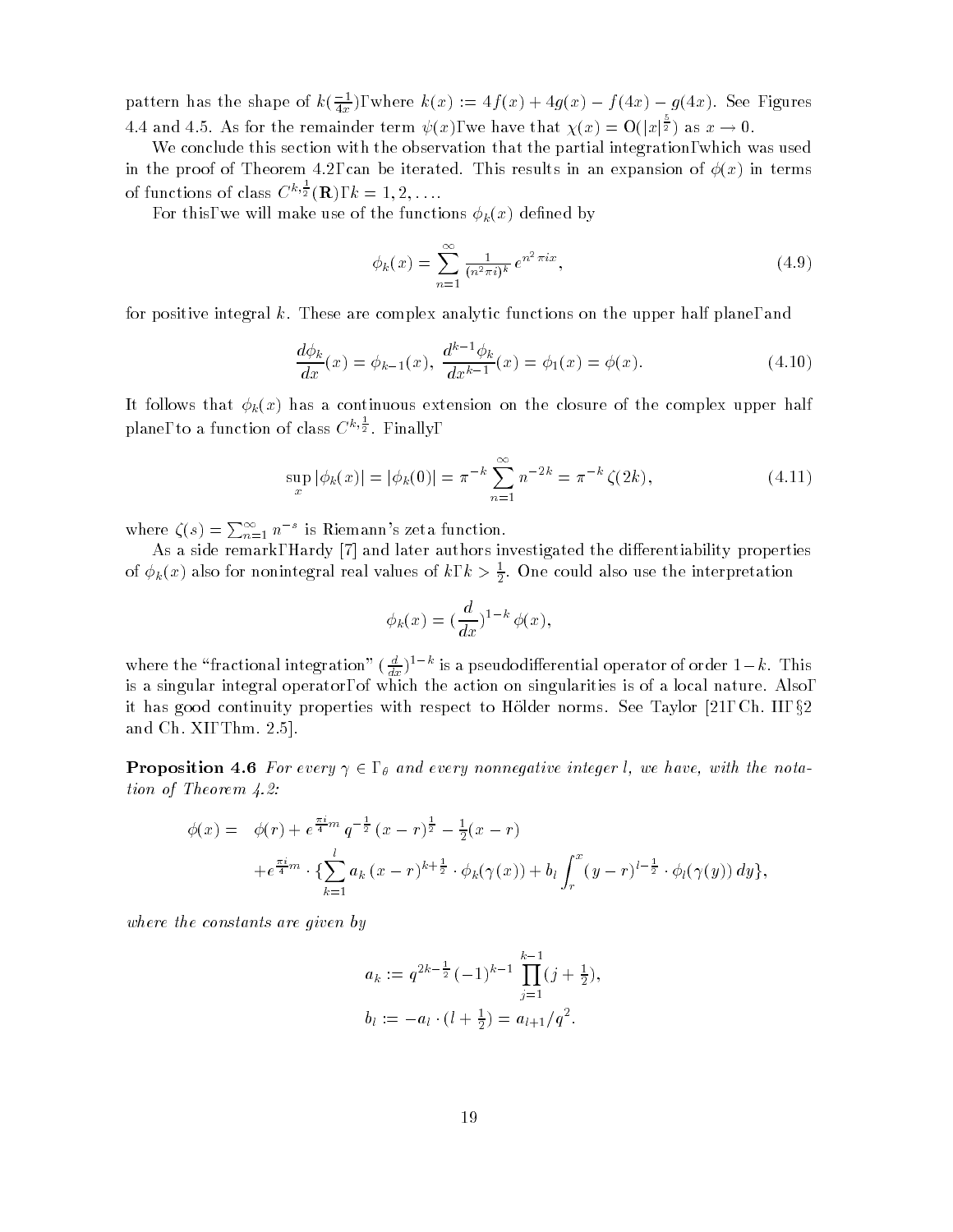**Proof** For  $l = 1$ , this is just (4.1). The result now follows by induction on l, for which we observe that (3.8) and a partial integration implies that

$$
\int_{r}^{x} (y-r)^{l-\frac{1}{2}} \cdot \phi_{l}(\gamma(y)) dy
$$
\n
$$
= \int_{r}^{x} (y-r)^{l-\frac{1}{2}} \cdot \frac{d\phi_{l+1}}{dy}(\gamma(y)) dy = \int_{r}^{x} q^{2} (y-r)^{l+2-\frac{1}{2}} \cdot \frac{d}{dy}\phi_{l+1}(\gamma(y)) dy
$$
\n
$$
= q^{2} (y-r)^{l+1+\frac{1}{2}} \cdot \phi_{l+1}(\gamma(y)) - \int_{r}^{x} q^{2} (l+1+\frac{1}{2})(y-r)^{l+1-\frac{1}{2}} \cdot \phi_{l+1}(\gamma(y)) dy.
$$

#### $\overline{5}$ 5 The Irrational Points

Let  $\rho$  be an irrational real number. The idea which first comes to mind in order to prove that  $f(x)$  is not differentiable at  $\rho$  is to approximate  $\rho$  with rational numbers r which are not quotients of odd integers, and use the square root type of singularities of  $f(x)$  at r in order to conlude sufficiently wild behaviour of  $f(x)$  at  $\rho$ .

This program can be carried out, but in a somewhat subtle way. In the following explanation, "constant" means independent of  $r = r_\gamma = \frac{e}{q}$  and  $\rho$ . The square root term in (4.1) is equal to a constant times  $q^{-\frac{1}{2}}(x-r)^{\frac{1}{2}}$ , whereas the remainder term can be estimated by a constant times  $q^{\frac{1}{2}}(x-r)^{\frac{1}{2}}$ , which is equal to the previous one times  $q^2(x-r)$ . Because we want to use this with  $|x - r|$  of the same order of magnitude as  $|\rho - r|$ , we need that  $r = \frac{p}{q}$  is an approximation of  $\rho$  of an order at most  $\frac{1}{\sigma^2}$ . I his, and a little bit more, is taken care of by the following

**Lemma 5.1** Let  $\rho \in \mathbf{R}$  be irrational and let  $r_n = \frac{p_n}{q_n}$  be the sequence of continued fraction<br>approximations of  $\rho$ . Here  $p_n$ ,  $q_n \in \mathbf{Z}$ ,  $q_n > 0$ ,  $\gcd(p_n, q_n) = 1$ . Then we have, for every n:

$$
|\frac{p_n}{q_n} - \rho| < \frac{1}{q_n^2} \tag{5.1}
$$

and

$$
p_{n-1}, q_{n-1}, p_n, q_n \text{ are not all odd.} \tag{5.2}
$$

It follows that a subsequence of the continued fraction approximations belongs to the  $, \theta$ -orbit of  $\infty$ , that is, are not of the form odd/odd. Finally, the even numbered  $r_n$  increase monotonously towards  $\rho$  and the odd numbered  $r_n$  decrease monotonously towards  $\rho$ .

**Proof** For an introduction to continued fractions, see Hardy and Wright [10, Ch. X]. For the convenience of the reader, we repeat here what we need.

In order to obtain the continued fraction of  $\rho$ , one starts with the integer  $a_0 \in |\rho - 1, \rho|$ , or  $\xi_0 := \rho - a_0 \in ]0,1]$ . Then, by induction on  $n \geq 1$ , one finds positive integers  $a_n$  such that

$$
\xi_n = \frac{1}{\xi_{n-1}} - a_n \in ]0, 1[.
$$

Reading these equations backward, we get

$$
\rho = a_0 + \xi_0, \ \frac{1}{\xi_0} = a_1 + \xi_1, \ldots, \ \frac{1}{\xi_{n-1}} = a_n + \xi_n.
$$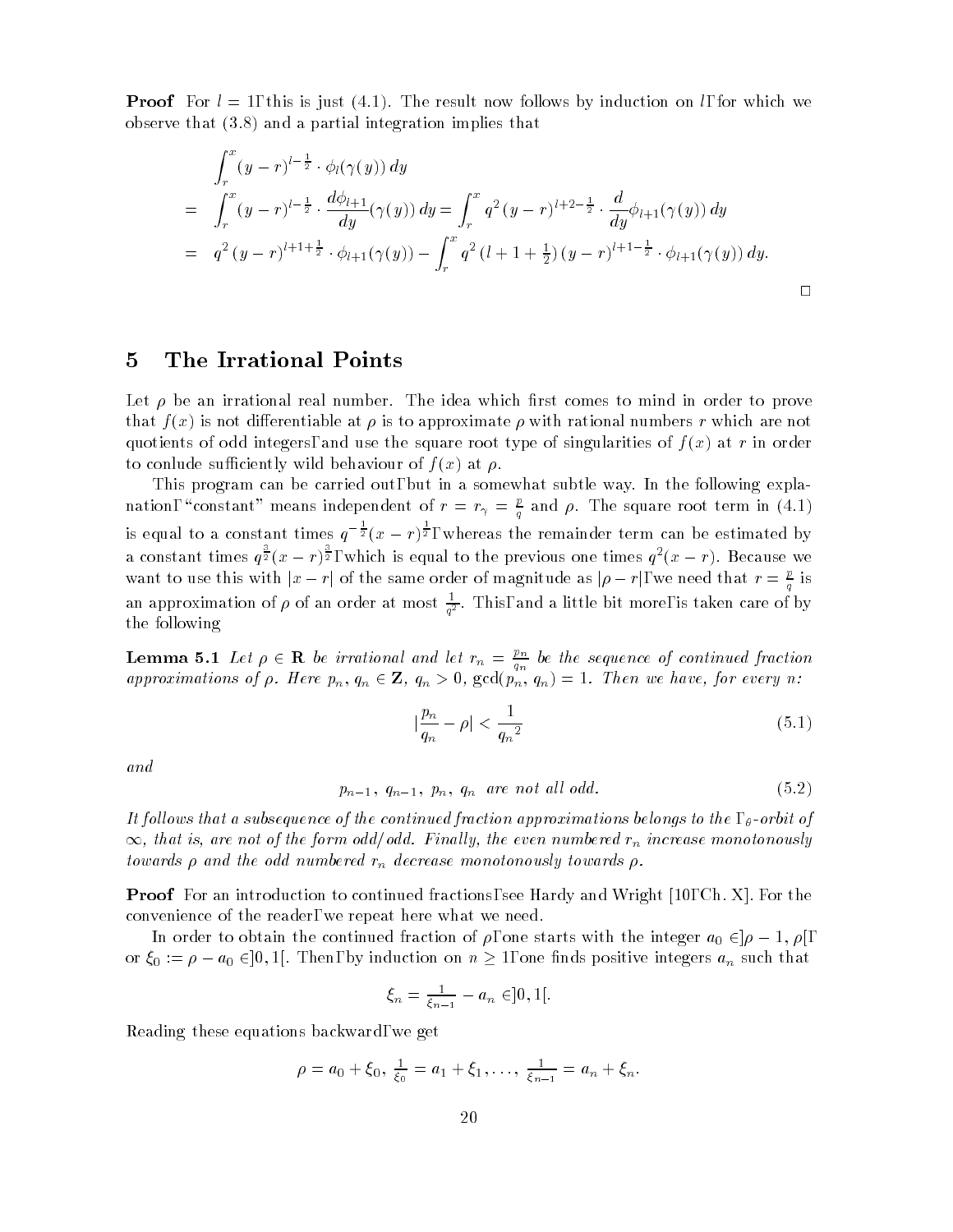For any sequence of real numbers  $\alpha_n$ , with  $\alpha_n > 0$  for  $n \geq 1$ , one defines the *continued fraction* with partial quotients  $\alpha_0, \alpha_1, \ldots, \alpha_n$  as:

$$
\rho_n := [\alpha_0, \alpha_1, \ldots, \alpha_n] := \alpha_0 + 1/\alpha_1 + 1/\ldots + 1/\alpha_n.
$$

With this notation, we have

$$
\rho = [a_0, a_1, \dots, a_{n-1}, a_n + \xi_n]. \tag{5.3}
$$

Now the continued fraction approximations  $r_n$  of  $\rho$  are defined by replacing the remainder  $\xi_n$ by 0:

$$
r_n := [a_0, a_1, \dots, a_{n-1}, a_n]. \tag{5.4}
$$

It follows by induction on n that

$$
\rho_{n+1} = \frac{\alpha_{n+1} \delta_n + \delta_{n-1}}{\alpha_{n+1} \epsilon_n + \epsilon_{n-1}} \quad \text{if} \quad \rho_n = \frac{\delta_n}{\epsilon_n}.
$$

For the induction step one observes that

$$
\rho_{n+1} = [\alpha_0, \alpha_1, \dots, \alpha_{n-1}, \alpha_n + 1/\alpha_{n+1}] = \frac{(\alpha_n + 1/\alpha_{n+1})\delta_{n-1} + \delta_{n-2}}{(\alpha_n + 1/\alpha_{n+1})\epsilon_{n-1} + \epsilon_{n-2}}
$$
  
=  $\frac{\alpha_{n+1} (\alpha_n \delta_{n-1} + \delta_{n-2}) + \delta_{n-1}}{\alpha_{n+1} (\alpha_n \epsilon_{n-1} + \epsilon_{n-2}) + \epsilon_{n-1}} = \frac{\alpha_{n+1} \delta_n + \delta_{n-1}}{\alpha_{n+1} \epsilon_n + \epsilon_{n-1}}.$ 

This can be written as an identity  $M_{n+1} = M_n \cdot A_{n+1}$  for the 2  $\times$  2-matrices

$$
M_n := \left( \begin{array}{cc} \delta_n & \delta_{n-1} \\ \epsilon_n & \epsilon_{n-1} \end{array} \right), \ \ A_n := \left( \begin{array}{cc} \alpha_n & 1 \\ 1 & 0 \end{array} \right).
$$

The process starts with policies with policies with policies  $\mathbb{R}^n$  and planets  $\mathbb{R}^n$  and  $\mathbb{R}^n$  $m_0 = A_0$ . Because det  $A_n = -1$ , it follows that det  $m_n = (-1)^n$  . In particular, if we take  $\alpha_n = a_n \in {\bf Z}, \, p_n = \delta_n \in {\bf Z}, \, q_n = \epsilon_n \in {\bf Z}$  then

$$
p_n q_{n-1} - q_n p_{n-1} = (-1)^{n-1}, \tag{5.5}
$$

which in turn implies that  $\gcd(p_n,q_n) = 1$ . So  $r_n = \frac{p_n}{q_n}$  is a representation of the n-th continued fraction approximation approximation of  $\mu$  in the desired form. If  $\mu=1$  ,  $\mu$  and  $\mu$  are all  $\mu$ odd, then  $p_n q_{n-1}$  and  $q_n p_{n-1}$  are both even, which leads to a contradiction with (5.5). This proves (5.2).

writing  $o = (a_{n+1} + \xi_{n+1}) p_n + p_{n-1}, \epsilon = (a_{n+1} + \xi_{n+1}) q_n + q_{n-1}$ , we have  $\rho = \frac{\epsilon}{\epsilon}$ , and we get from (5.5) that

$$
\left|\frac{p_n}{q_n} - \rho\right| = \frac{1}{q_n \epsilon} < \frac{1}{q_n q_{n+1}} < \frac{1}{q_n^2}.\tag{5.6}
$$

This proves  $(5.1)$ . For the last statement, we read off from  $(5.5)$  that

$$
\frac{p_n}{q_n} - \frac{p_{n-1}}{q_{n-1}} = \frac{(-1)^{n-1}}{q_{n-1} q_n},
$$

which implies that  $\frac{\mu_n}{q_n} > \frac{\mu_{n-1}}{q_{n-1}}$  if n is odd. Moreover, the absolute value of the left hand side is monotonously decreasing as a function of n. So, if n is odd,  $\frac{m-1}{q_{n-1}} < \frac{p_{n+1}}{q_{n+1}} < \frac{pm}{q_n}$  and p<sub>1</sub>  $\frac{p_{n+1}}{q_{n+1}} \leq \frac{p_{n+2}}{q_{n+2}} \leq \frac{p_n}{q_n}.$ 

We are now ready to prove: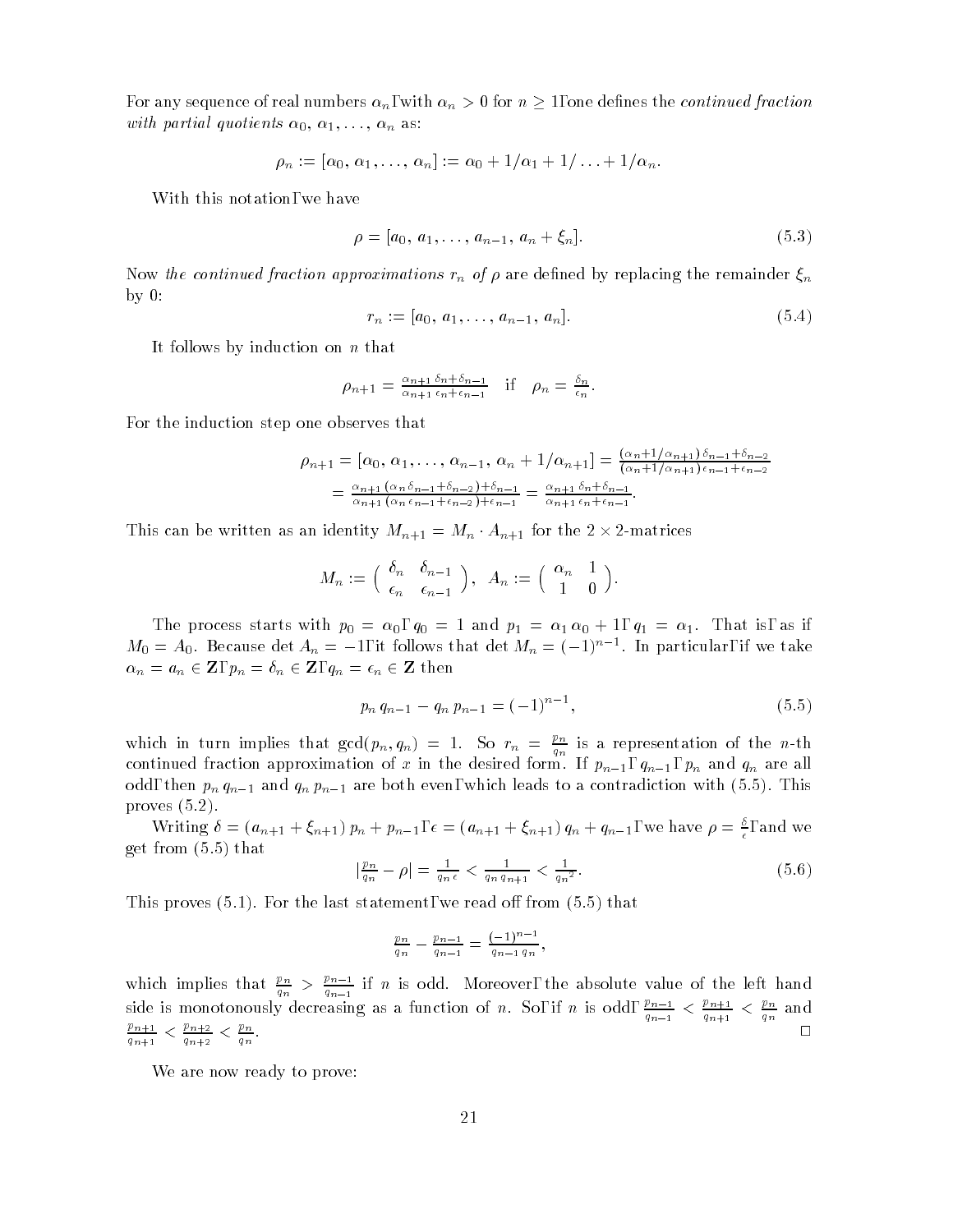**Proposition 5.2** There exist positive constants  $\delta$ ,  $\epsilon$ , such that for every irrational number  $\rho \in \mathbf{R}$  the following holds. Let  $r_{n(j)} = \frac{r_{n(j)}}{q_{n(j)}}$  or  $q_{n(i)}$  denote the j-th term in the continued fraction  $\mathcal{I}$ approximation of  $\rho$  which is not of the form odd/odd, which is an infinite sequence converging to  $\rho$  as  $j \to \infty$ . Then there is a sequence of points  $x_j$  such that, for all j:

$$
|x_j - \rho| \le \delta \cdot |r_{n(j)} - \rho| \tag{5.7}
$$

and, with the notation  $\eta = \epsilon/\delta^{\frac{1}{4}}$ :

$$
|f(x_j) - f(\rho)| \ge \epsilon \cdot q_{n(j)}^{-\frac{1}{2}} |r_{n(j)} - \rho|^{\frac{1}{2}} \ge \eta \cdot |x_j - \rho|^{\frac{3}{4}}.
$$
 (5.8)

The same result holds with  $f(x)$  replaced by  $g(x)$ . In particular, neither  $f(x)$  nor  $g(x)$  is differentiable at any irrational point.

**Proof** Let  $r = r_n$  be a continued fraction approximation of  $\rho$ , of the form  $r = \frac{r}{q} = \gamma^{-1}(\infty)$ ,  $\gamma \in A$ . The idea is to apply Lemma 4.3 to a suitably chosen x.

If  $m = m(r)$  is even then we restrict ourselves to  $x > r$  if  $m = 2$  modulo 4 and to  $x < r$ if  $m = 0$  modulo 4, respectively, in order to ensure that x lies on the "square root side" and not on the differentiable side of r. If m is odd, then the real part of the square root term gets a factor  $1/\sqrt{2}$  in front. We still have a free choice for the positive constant  $a$  in

$$
|x-r|=a\cdot |r-\rho|.
$$

Using (5.1), we obtain now from Lemma 4.3:

$$
|f(x) - f(r)| \geq q^{-\frac{1}{2}} \cdot |r - \rho|^{\frac{1}{2}} a^{\frac{1}{2}} \cdot [\frac{1}{\sqrt{2}} - \frac{1}{2} a^{\frac{1}{2}} q^{-\frac{1}{2}} - \frac{\pi}{3} a].
$$

In order to get a positive factor in the right hand side, we require that

$$
0 < a < \frac{3}{\sqrt{2}\pi}.
$$

This yields

$$
|f(x) - f(r)| \ge b q^{-\frac{1}{2}} \cdot |r - \rho|^{\frac{1}{2}}
$$

if q is sufficiently large and the constant b is chosen such that

$$
0 < b < a^{\frac{1}{2}} \cdot \left[ \frac{1}{\sqrt{2}} - \frac{\pi}{3} a \right].
$$

We now take  $r = r_{n(j)}$ ; in Lemma 5.1 we have seen that these form a sequence converging to  $\rho$ . Note that  $|f(r) - f(\rho)|$  and  $|f(x) - f(\rho)|$  are not both smaller than  $\frac{1}{2}|f(x) - f(r)|$ . So, if we take  $x_j = r$  or  $x_j = x$  such that  $|f(x_j) - f(\rho)|$  is maximal, we get (5.8), with  $\epsilon = \frac{b}{2}$ . The estimate (5.7) holds with  $\delta = 1 + a$  and the second estimate in (5.8) follows from (5.7) and  $(5.1)$ .  $\Box$ 

One consequence is that if a subsequence of the  $r_n$  in Proposition 5.2 satisfies  $|r_n - \rho|$  =  $O(q_n^{-\kappa})$  for some  $\kappa \geq 2$ , then

not 
$$
f(x) - f(\rho) = o(|x - \rho|^{\frac{1}{2} + \frac{1}{2\kappa}})
$$
 for  $x \to \rho$ . (5.9)

Here  $v(x) = o(w(x))$  means that  $v(x)/w(x)$  converges to 0. In the following lemma we aim at a converse of this.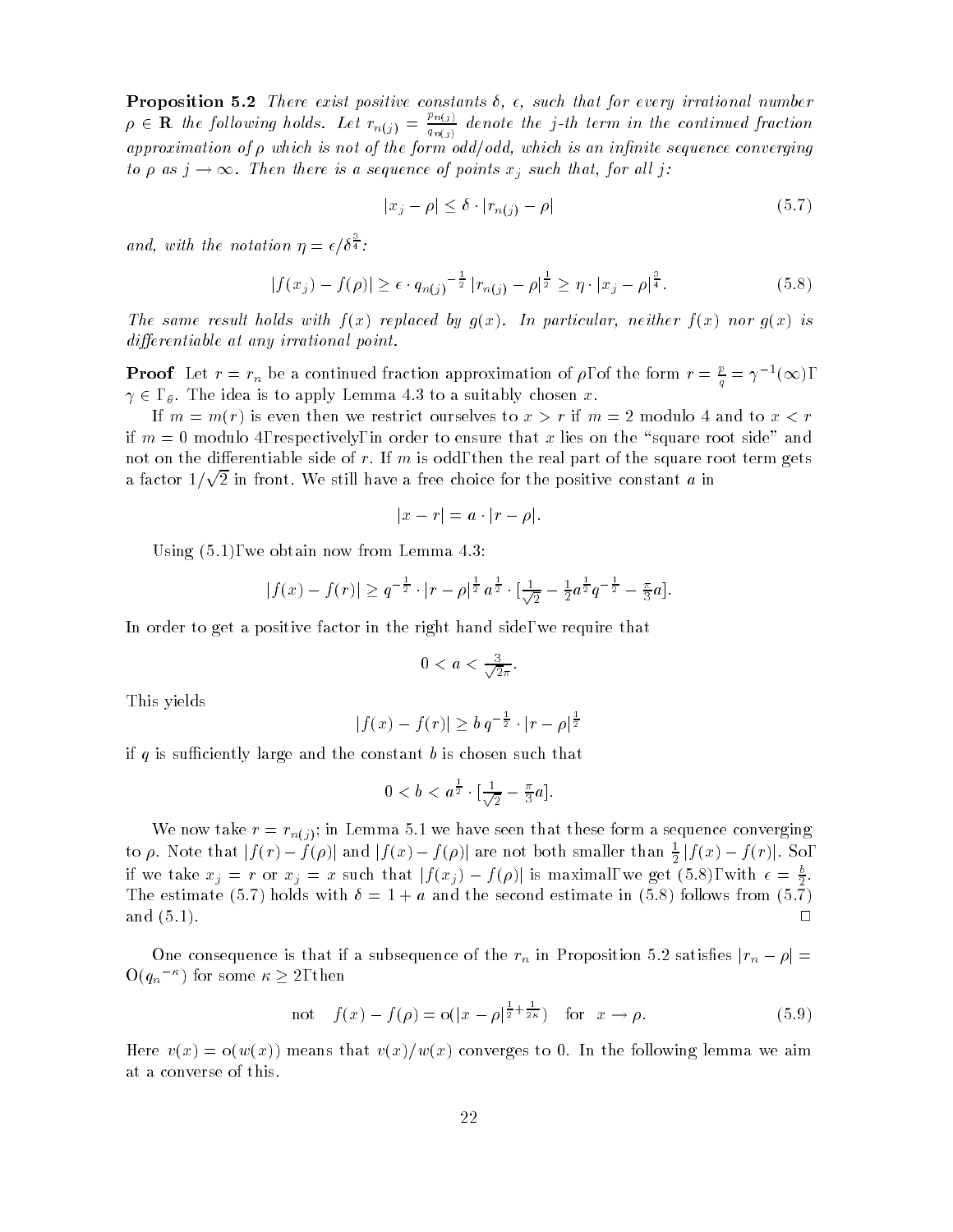**Lemma 5.3** Suppose that the continued fraction approximations  $r_n = \frac{c_n}{q_n}$  of the irrational number  $\rho$  satisfy estimates of the form

$$
|r_n - \rho| \ge \epsilon q_n^{-\kappa} \quad \text{for all} \quad n,\tag{5.10}
$$

for some  $\kappa \geq 2$ ,  $\epsilon > 0$ . Then, with the notation

$$
\alpha := \alpha(\kappa) := \frac{3}{4} \left( 1 - \kappa(\kappa - 2) \right),
$$

we have

$$
|\phi(x) - \phi(\rho)| = O(|x - \rho|^{\alpha}) \quad \text{as} \quad x \to \rho.
$$

**Proof** For each  $n \geq 2$ , we will estimate  $|\phi(x) - \phi(\rho)|$  by  $C \cdot |x - \rho|^{\alpha}$ , for x in the segment with endpoints  $r_{n-2}$  and  $r_n$ . According to the last statement in Lemma 5.1, these segments fill up a full punctured neighborhood of  $\rho$ . The points  $r_{n-2}$ , x,  $r_n$  and  $\rho$  lie in this order, increasing or decreasing, hence

$$
|r_n - \rho| \le |x - \rho| \le |r_{n-2} - \rho| \quad \text{and} \quad |x - r_n| < |x - \rho|. \tag{5.11}
$$

In the remainder of the proof we will use the convention that the constant  $C$  may be different at different places in the text, but at every instant depends only on  $\kappa$  and  $\epsilon$ , and not on n.

Using Lemma 4.3 and (4.8), we get

$$
|\phi(x) - \phi(\rho)| \le |\phi(x) - \phi(r_n)| + |\phi(r_n) - \phi(\rho)|
$$
  
\n
$$
\le C \cdot [q^{-\frac{1}{2}} |x - r_n|^{\frac{1}{2}} + |x - r_n| + q^{\frac{3}{2}} |x - r_n|^{\frac{3}{2}}
$$
  
\n
$$
+ q^{-\frac{1}{2}} |r_n - \rho|^{\frac{1}{2}} + |r_n - \rho| + q^{\frac{3}{2}} |r_n - \rho|^{\frac{3}{2}}].
$$
\n(5.12)

It is sufficient to majorize each term in the right hand side of (5.12) by  $C \cdot |x - \rho|^{\beta}$  for some  $\beta \geq \alpha$ , because then it is  $O(|x - \rho|^{\alpha})$  for  $x \to \rho$ .

The second and fifth term sum to  $|x - \rho|$ . For the sixth term, (5.1) and (5.11) yield

$$
q^{\frac{3}{2}}|r_n-\rho|^{\frac{3}{2}} \leq |r_n-\rho|^{-\frac{3}{4}}|r_n-\rho|^{\frac{3}{2}} = |r_n-\rho|^{\frac{3}{4}} \leq |x-\rho|^{\frac{3}{4}}.
$$

For the fourth term, we use (5.10) and (5.11), in order to get

$$
q^{-\frac{1}{2}}|r_n - \rho|^{\frac{1}{2}} \leq C \cdot |r_n - \rho|^{\frac{1}{2\kappa}}|r_n - \rho|^{\frac{1}{2}} = C \cdot |x - \rho|^{\frac{1}{2\kappa} + \frac{1}{2}}.
$$

Similarly the first term is estimated by

$$
q^{-\frac{1}{2}}|x-r_n|^{\frac{1}{2}} \leq C \cdot |r_n-\rho|^{\frac{1}{2\kappa}}|x-r_n|^{\frac{1}{2}} = C \cdot |x-\rho|^{\frac{1}{2\kappa}+\frac{1}{2}}.
$$

For the third term we start as with the sixth term:

$$
q^{\frac{3}{2}}|x - r_n|^{\frac{3}{2}} \le C \cdot |r_n - \rho|^{-\frac{3}{4}}|x - \rho|^{\frac{3}{2}}.
$$
 (5.13)

In order to proceed further, we need that  $|r_n - \rho|$  is not too small compared to  $|x - \rho|$ . For this, we use  $(5.6)$  together with  $(5.10)$ , and get

$$
|r_{n-1} - \rho| < (q_{n-1}q_n)^{-1} \leq C \cdot |r_{n-1} - \rho|^{\frac{1}{\kappa}} |r_n - \rho|^{\frac{1}{\kappa}},
$$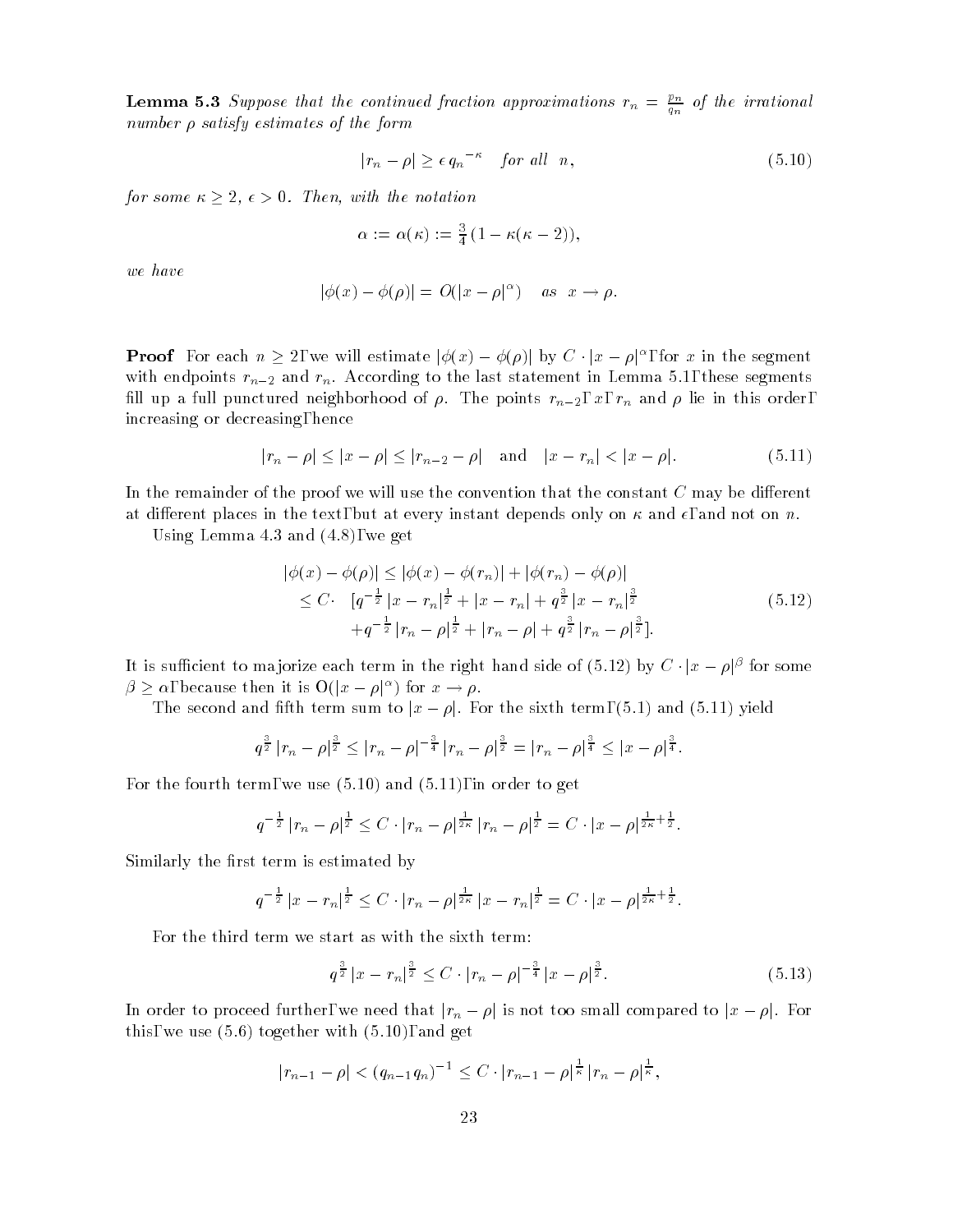which in turn implies that

$$
|r_{n-1} - \rho| \leq C \cdot |r_n - \rho|^{\frac{1}{\kappa}/(1-\frac{1}{\kappa})} = C \cdot |r_n - \rho|^{\frac{1}{\kappa-1}}.
$$

Combining this with the same estimate with n replaced by  $n-1$ , we get

$$
|x - \rho| \le |r_{n-2} - \rho| \le C \cdot |r_n - \rho|^{(\kappa - 1)^{-2}}.
$$

Inserting this in (5.13), the result is that

 $\overline{\phantom{a}}$ 

$$
q^{\frac{3}{2}}|x-r_n|^{\frac{3}{2}} \leq C \cdot |x-\rho|^{-\frac{3}{4}(\kappa-1)^2}|x-\rho|^{\frac{3}{2}}.
$$

The proof is completed by observing that  $\kappa \geq 2$  implies that

$$
-\frac{3}{4}(\kappa - 1)^2 + \frac{3}{2} = \alpha \le \frac{1}{2\kappa} + \frac{1}{2}.
$$

The following corollary shows that the estimate (5.9) is optimal if  $\kappa = 2$ .

**Corollary 5.4** If the partial quotients of the continued fraction of  $\rho$  form a bounded sequence, then

$$
\phi(x) - \phi(\rho) = O(|x - \rho|^{\frac{3}{4}}) \quad as \quad x \to \rho.
$$

**Proof** The condition just means that  $(5.10)$  holds with  $\kappa = 2$ , cf.  $(5.6)$ , so the conclusion holds with  $\alpha = \alpha(2) = \frac{3}{4}$ .

For  $\kappa > 2$  there is a gap between the exponents in (5.9) and Lemma 5.3. For instance, already for  $\kappa = 1 + 2/\sqrt{3} = 2.1547...$ , we have  $\alpha(\kappa) = \frac{1}{2}$ , and Lemma 5.3 does not give any improvement over the uniform estimate of Lemma 4.1. However, Lemma 5.1. However, Lemma 5.3 is strong enough to conclude that for most  $\rho$ , in measure theoretic sense, we have that  $\phi(x) - \phi(\rho)$  can be estimated by  $|x - \rho|^{\alpha}$  as  $x \to \rho$ , for every  $\alpha < \frac{3}{4}$ . In order to give a concise formulation of the result, we denote the supremum of the Holder exponents at by

$$
\alpha(\rho) := \sup \{ \alpha > 0 \mid f(x) - f(\rho) = O(|x - \rho|^{\alpha}) \quad \text{as} \quad x \to \rho \}. \tag{5.14}
$$

Proposition 4.5 yields that  $\alpha(s) = 1$  if s is a quotient of two odd integers. The discussion after Lemma 4.3 showed that  $\alpha(r) = \frac{1}{2}$  for the other rational numbers r, whereas Lemma 4.1 2 for the other rational numbers r, whereas Lemma 4.1 and Proposition 5.2 imply that  $\frac{1}{2} \leq \alpha(\rho) \leq \frac{3}{4}$  if  $\rho$  is irrational. Moreover,  $\alpha(\rho)$  is closer to  $\frac{1}{2},$  the faster  $\rho$  can be approximated by continued fractions  $r$  such that  $\alpha(r)=\frac{1}{2}.$  The same conclusions hold with  $f(x)$  replaced by  $g(x)$ . The following corollary is a sort of correction to the impression which is given by the prominent square root behaviour at rational numbers with small denominators.

Corollary 5.5 For almost all  $x \in \mathbf{R}$ , we have  $\alpha(x) = \frac{3}{4}$ .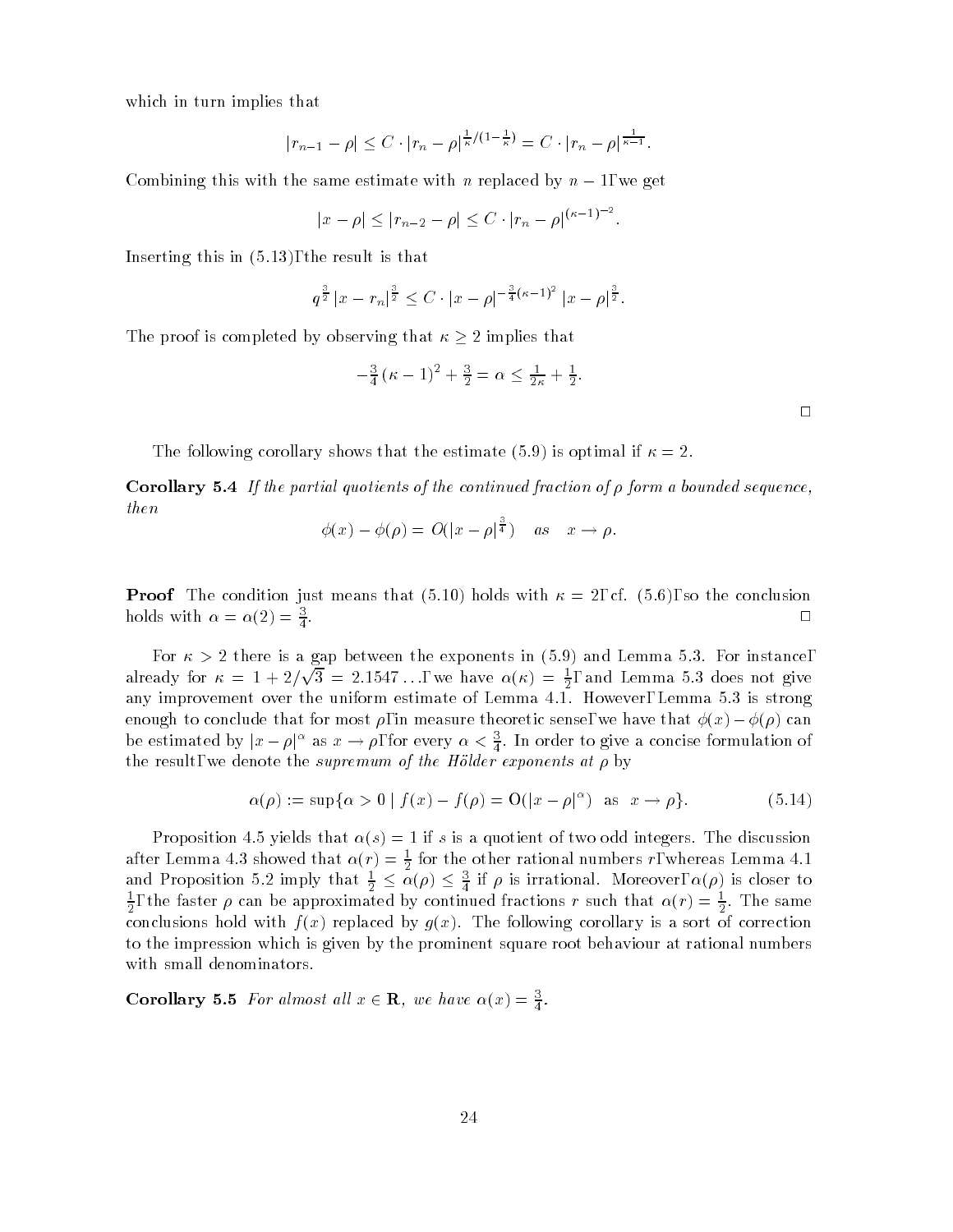**Proof** Because of the periodicity of  $\phi$ , we may work modulo 2. Let G be the set of  $\rho \in \mathbb{R}/2\mathbb{Z}$ which are irrational and somewhat slowly approximable by rational numbers, in the following sense. For every  $\kappa > 2$  there exist an  $\epsilon > 0$ , such that

$$
|\rho - \frac{p}{q}| \ge \epsilon \cdot q^{-\kappa} \tag{5.15}
$$

holds for all integers  $p$  and all positive integers  $q$ . Although this looks like a very severe restriction, the fact is that almost every real number belongs to  $G$ , in the sense that the complement F of G in  $\mathbb{R}/2\mathbb{Z}$  has zero measure. We repeat the classical argument.

Let us first fix the denominator q. The number of points  $\frac{p}{q} \in \mathbf{R}/2\mathbf{Z}$ , with  $p \in \mathbf{Z}$ , is equal to 2q. The set  $F_{q,\epsilon,\kappa}$  of  $\rho \in I_l$  for which (5.15) fails for some  $p \in \mathbf{Z}$  is contained in the union of the  $\epsilon$   $\cdot$   $q$   $^{\prime\prime}$ -neighborhoods of these  $\frac{a}{q}$ . Its measure is therefore estimated by

$$
\operatorname{meas}(F_{q,\epsilon,\kappa}) \le 2q \cdot 2\epsilon \, q^{-\kappa} \le 4 \cdot \epsilon \, q^{1-\kappa}.
$$

The set  $F_{\epsilon,\kappa}$  of  $\rho$  such that  $(5.15)$  fails for some  $p,q\in{\bf Z},\,q>0,$  is equal to the union over all  $q > 0$  of the sets  $F_{q,\epsilon,\kappa}$ . This yields

$$
\operatorname{meas}(F_{\epsilon,\kappa}) \le \sum_{q=1}^{\infty} 4 \cdot \epsilon q^{1-\kappa} = C(\kappa) \cdot \epsilon,
$$

because the series  $\zeta(s) = \sum_{n>0} n^{-s}$  converges if  $s > 1$ . The set  $F_{\kappa}$  of  $\rho$ , such that for every  $\epsilon > 0$  there exist  $p, q \in \mathbb{Z}$ ,  $q > 0$ , for which (5.15) fails, is contained in each  $F_{\epsilon,\kappa}$ . So its measure is majorized by  $C(\kappa) \cdot \epsilon$ . Because this holds for all  $\epsilon > 0$ , the conclusion is that  $F_\kappa$  has zero measure. The set  $F$  is equal to the union of the  $F_\kappa$  over all  $\kappa\,>\,2.$  Because  $F_{\kappa}$  is increasing with decreasing  $\kappa$ , it is equal to the union of the countable sequence of sets  $F_{\kappa(j)}$  where  $j \mapsto \kappa(j)$  is a countable sequence which decreases to 2. Because the union of a countable sequence of sets of zero measure has zero measure, the conclusion is that  $F$  has zero measure.

If  $\rho \in G$ , then there exists, for every  $\kappa > 2$ , an  $\epsilon > 0$  such that (5.10) holds. So it follows from Lemma 5.3 that  $\alpha(\rho) \ge \alpha(\kappa)$ . Because this holds for every  $\kappa > 2$ , and  $\alpha(\kappa)$  converges to  $\frac{3}{4}$  as  $\kappa \downarrow 2$ , it follows that  $\alpha(\rho) \geq \frac{3}{4}$ . Proposition 5.2 gave the opposite inequality for every irrational number  $\rho$ , so in fact  $\alpha(\rho) = \frac{3}{4}$  for every  $\rho \in G$ . Again using that the union of a **449 • 1999 • 1999 • 1999 • 1999 • 1999 • 1999 • 1999 • 1999 • 1999 • 1999 • 1999 • 1999 • 1999 • 1999 • 1999 • 1999 • 1999 • 1999 • 1999 • 1999 • 1999 • 1999 • 1999 • 1999 • 1999 • 1999 • 1999 • 1999 • 1999 • 1999 • 1999** countable family of sets of zero measure has zero measure, we can pass from R=2Z to R. The conclusion is that the set of  $x \in \mathbf{R}$  such that  $\alpha(x) \neq \frac{3}{4}$  has zero measure.

#### 6 At Fixed Points

Usually the explanation for repeating patterns which converge to a point  $\rho$  is that  $\rho$  is a fixed point of a nontrivial element of the group which acts on the object;  $\theta$ , in our case. The following lemma shows that for rational  $\rho$  this gives back the patterns which have been observed before. We recall the notation  $\tau_b$  for the translation  $x \mapsto x + b$  over the integer b.

**Lemma 6.1** If  $\rho \in \mathbf{Q}$  is not of the type odd/odd, then there exists a  $\delta \in \rho$ , such that  $\delta(\rho) = \infty$ . For such  $\delta$ , the element  $\gamma := \delta^{-1} \circ \tau_2 \circ \delta \in$  ,  $_\theta$  fixes  $\rho$ . Every element of ,  $_\theta$  which fixes  $\rho$  is equal to an integral power of  $\gamma$ .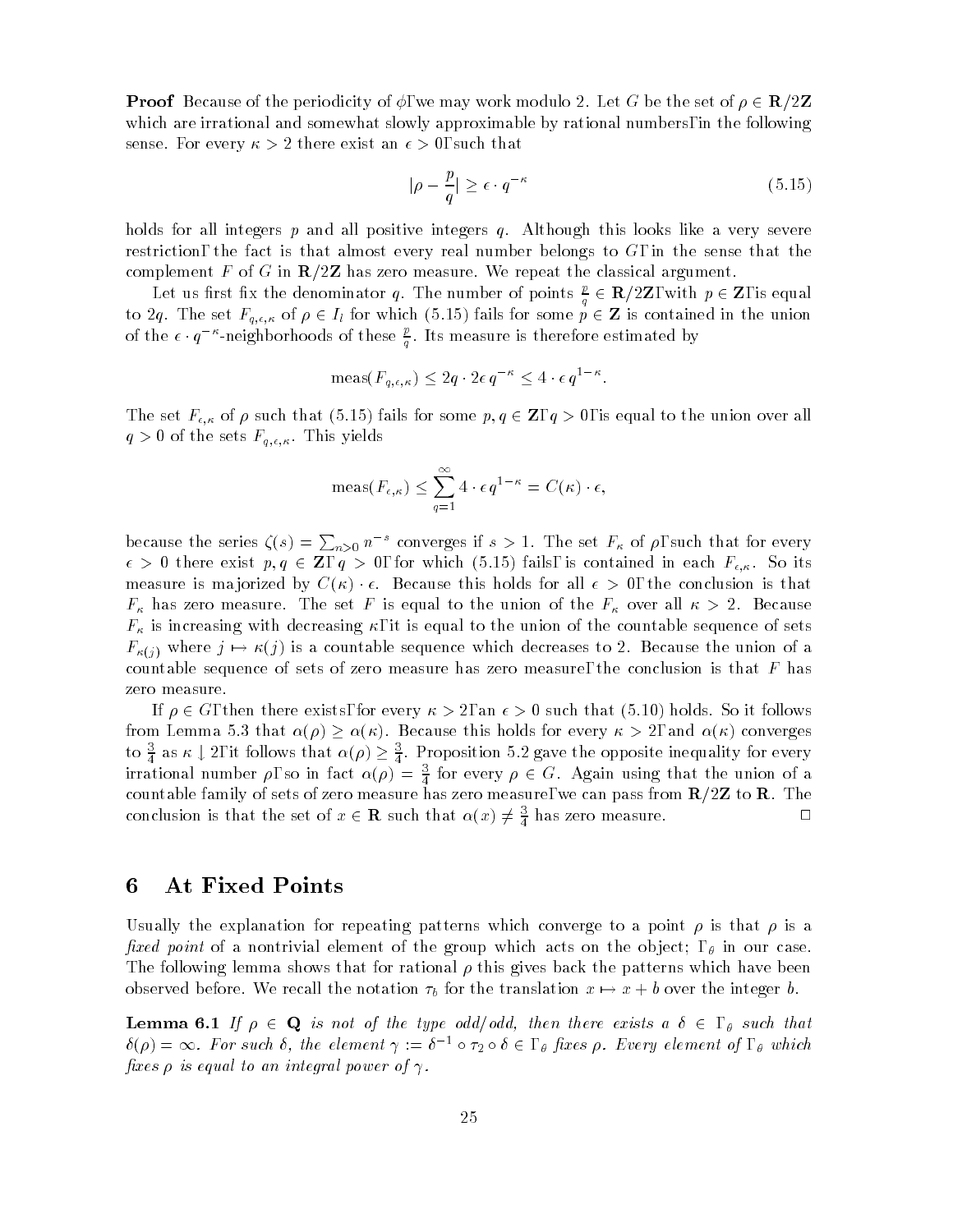If  $\rho \in \mathbf{Q}$  is of the type odd/odd, then there exists an  $\epsilon \in \epsilon$ , such that  $\epsilon(\rho) = \infty$  and the matrix of  $\epsilon$  is of the type  $\begin{pmatrix} 0 & \text{and} & \text{even} \\ 1 & 1 & 1 \end{pmatrix}$ . ). For such  $\epsilon$ , the element  $\gamma := \epsilon^{-1} \circ \tau_1 \circ \epsilon \in A$ , fixes  $\rho$ . Every element of,  $\theta$  which fixes  $\rho$  is equal to an integral power of  $\gamma$ .

**Proof** If  $\rho \in \mathbf{Q}$  then there exists a  $\epsilon \in$ , such that  $\epsilon(\rho) = \infty$ ; write  $\mu := \epsilon^{-1} \circ \tau_1 \circ \epsilon$ . Then  $\mu(\rho) = \epsilon^{-1} \circ \tau_1(\infty) = \epsilon^{-1}(\infty) = \rho$ . It conversely  $\nu \in , \nu(\rho) = \rho$ , then  $\tau := \epsilon \circ \nu \circ \epsilon^{-1}$  satisfies  $\tau(\infty) = \epsilon \circ \nu(\rho) = \epsilon(\rho) = \infty$ . In the discussion in front of Lemma 3.2 we have seen that this implies that  $\tau$  is equal to a translation over an integer  $b$ . That is,  $\tau \, = \, \tau_1$  , which in turn implies that  $\nu = \mu$ .

If  $\rho$  is not of the type odd/odd, then we can take  $\epsilon \in A$ ,  $\theta$  and then  $\gamma := \mu^2 \in A$ . Also,  $\tau \in A$ , or b is even, which means that  $\nu$  is equal to an integral power of  $\gamma$ .

Finally, if  $\rho$  is of the type odd/odd, then the bottom row of the matrix of  $\epsilon$  is of the type odd, odd. If the top row is of the type even, odd, then by adding the bottom row to it we can change  $\epsilon$  into an element of, of the desired type, without altering the pole point  $\rho$ . If the matrix of  $\epsilon$  is of the type  $\begin{pmatrix} 0 & 0 \\ 0 & 1 \end{pmatrix}$ ), then the matrix of  $\gamma$  is of the type ( $\frac{\text{even}}{\gamma}$  odd).  $\mathcal{L}$ We conclude from Lemma 3.2 that  $\gamma \in \Omega$ ,  $\theta$ .

For any  $\rho \in \mathbf{R}$ ,  $\gamma: x \mapsto \frac{a x + b}{cx + d} \in$ ,  $\theta$ , the equation  $\gamma(\rho) = \rho$  is equivalent to

$$
c \cdot \rho^2 + (d - a) \cdot \rho - b = 0. \tag{6.1}
$$

With the notation  $t = \frac{a+1}{2} \in \mathbb{Z}$ , we can read off  $\rho$  and  $\gamma'(\rho) = (c \rho + d)^{-2}$  from

$$
c \rho + d = t \pm \sqrt{t^2 - 1}.\tag{6.2}
$$

Because the matrix of a translation has trace equal to 2 and the trace is invariant under conjugation, it follows from Lemma 6.1 that  $t = 1$  if  $\rho \in \mathbf{Q}$ . Conversely  $t = 1$  implies that  $\rho = \frac{1-\alpha}{c} \in \mathbf{Q}$ . Also,  $\gamma'(\rho) = 1$  in this case, which implies that  $\gamma'(x)$  converges very slowly to  $\rho$  as  $j \to \pm \infty$ . More precisely, Lemma 6.1 tells that there exist  $\epsilon \in \epsilon$ ,  $k \in \mathbb{Z}$  such that  $\gamma'(x) = \epsilon^{-1}(\epsilon(x) + j \cdot k),$  so the convergence is of the order  $O(\frac{1}{7})$  and the selfsimilarity at  $\rho$  is identical to the one explained in front of Figure 4.2. A similar explanation can be given for the selfsimilarities at the rational points of type  $odd/odd$ .

We now turn to the irrational fixed points of elements of ,  $\theta$ . In the following classification, a quadratic surd is defined as an irrational solution  $\rho$  of an equation  $A \rho^2 + B \rho + C = 0$ , with  $A, B, C \in \mathbb{Z}, A \neq 0$ . One says that the irrational number  $\rho$  has a periodic continued fraction if there exist integers  $\omega > 0$  and  $j \geq 0$  such that the partial quotients  $a_n$  of the continued fraction of  $\rho$  satisfy  $a_{n+\omega} = a_n$  for all  $n \geq j$ .

**Lemma 6.2** The following conditions (a)-(c) for the real number  $\rho$  are equivalent.

- (a)  $\rho$  is fixed by some  $\gamma \in \rho$ , such that  $0 < \gamma'(\rho) < 1$ .
- (b)  $\rho$  is a quadratic surd.
- (c) The continued fraction of  $\rho$  is periodic.

All elements of,  $\theta$  which fix  $\rho$  are integral powers of one of these.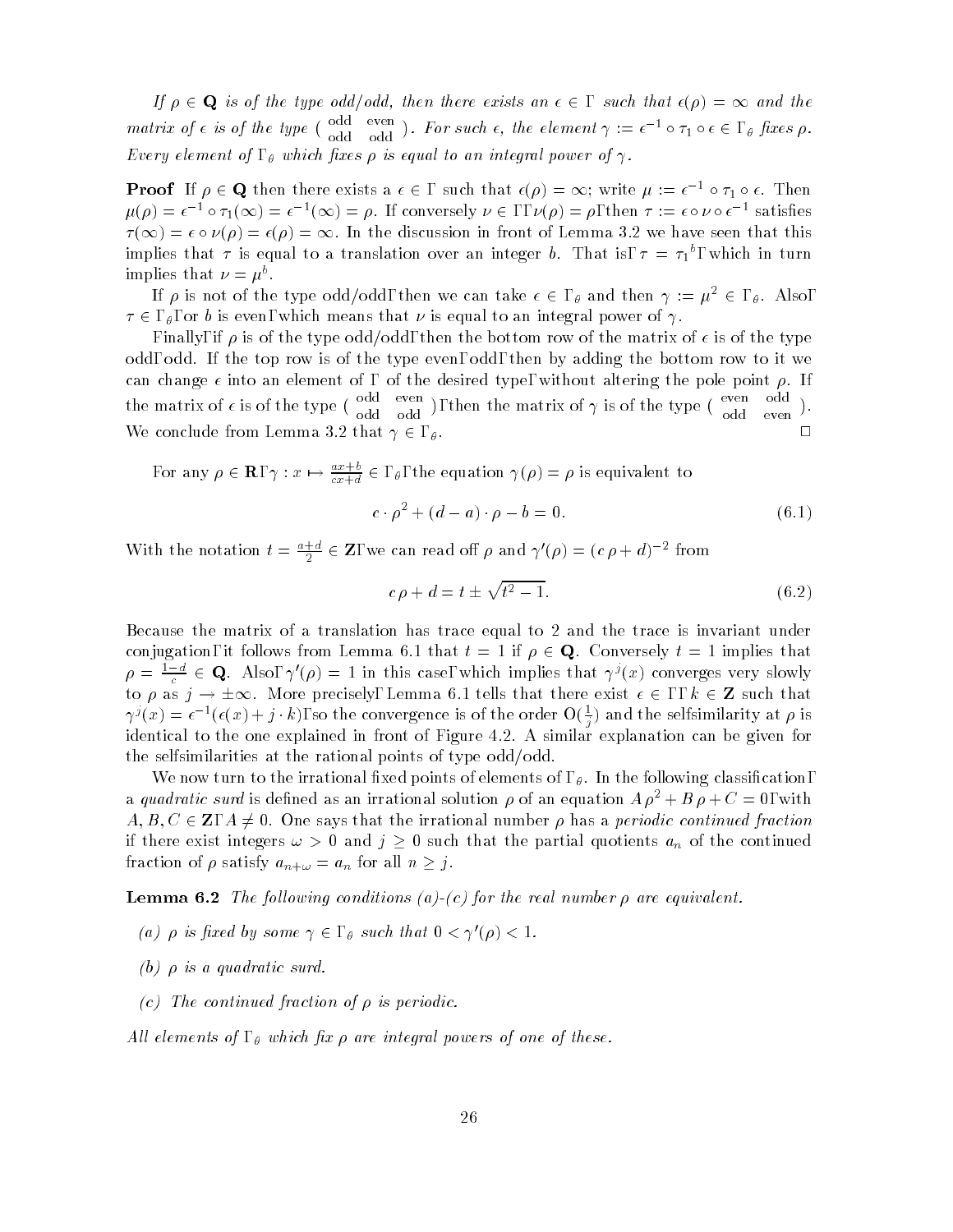**Proof** If (a) holds then it follows from the discussion after Lemma 6.1 that  $\rho$  is irrational, so (b) follows from (6.1). For the implication (b)  $\Rightarrow$  (c) we refer to Hardy and Wright [10, Section 10.12, Theorem 177].

Now assume that the continued fraction of  $\rho$  is periodic. In terms of the matrices

$$
M_n:=\Big(\begin{array}{cc}p_n&p_{n-1}\\q_n&q_{n-1}\end{array}\Big),\ \ A_n:=\Big(\begin{array}{cc}a_n&1\\1&0\end{array}\Big),
$$

for which  $M_n = M_{n-1} \cdot A_n$ , see the proof of Lemma 5.1, this means that  $A_{n+\omega} = A_n$  for all  $n \geq j$ . Hence  $M_{n+\omega} \cdot M_n^{-1} = M_{n+\omega-1} \cdot M_{n-1}^{-1}$ , or

$$
M_{n+\omega} \cdot M_n^{-1} = B := M_{j+\omega-1} \cdot M_{j-1}^{-1} = M_{j-1} \cdot A_j \cdot \ldots \cdot A_{j+\omega-1} \cdot M_{j-1}^{-1} \quad \text{for all} \ \ n \geq j.
$$

Or,  $M_{n+\omega} = B \cdot M_n$ , which in turn implies that  $M_{n+k\omega} = B^k \cdot M_n$  for all  $n \geq j$ ,  $k > 0$ . From this it follows that the line through the column vector

$$
\left(\begin{array}{c}p_{n+k\omega}\\q_{n+k\omega}\end{array}\right)
$$

converges for  $k \to \infty$  to an eigenspace of B. In view of the interpretation of the fractional linear transformation  $\beta$  with matrix  $B$  as the action of  $B$  on the projective line, this means that the limit  $\rho$ , for  $k \to \infty$ , of the  $p_{n+k\omega}/q_{n+k\omega}$ , is a fixed point of  $\beta$ .

If det  $B = -1$ , then one may pass to  $\beta^2 \in \beta$ , of which  $\rho$  is a fixed point as well. Because for every  $\alpha \in$  , we have that  $\alpha, \, \alpha^2,$  or  $\alpha^{\circ}$  belongs to ,  $_\theta$ , we get that some power  $\gamma$  of  $\beta$ belongs to,  $\theta$ . The proof of (c)  $\Rightarrow$  (a) is complete if we can arrange that  $\gamma'(\rho)$  < 1, note that always  $\gamma'(\rho) > 0$ .

 $\gamma$  is not equal to the identity, because if  $B^k = 1, k > 0$ , then  $M_{n+k\omega} = M_n$ , in contradiciton with the convergence behaviour of the  $\frac{\nu_n}{q_n}$  towards  $\rho$ . It follows from (6.2),  $\rho \notin \mathbf{Q}$ , that  $\gamma'(\rho) \neq 1$ . If  $\gamma'(\rho) > 1$  then we replace  $\gamma$  by  $\gamma^{-1}$ , which fixes  $\rho$  as well, and has derivative at  $\rho$  equal to  $1/\gamma'(\rho) < 1$ .

For the last statement we observe that if  $\rho \notin \mathbf{Q}$ , then 1,  $\rho$  and  $\rho^2$  span a 2-dimensional vector space over **Q**. This implies that if  $A \rho^2 + B \rho + C = 0$  and  $A' \rho^2 + B' \rho + C' = 0$ , with  $A, B, C, A', B', C' \in \mathbb{Z}, A \neq 0$ , then there exists  $\theta \in \mathbb{Q}$  such that  $A' = \theta A, B' = \theta B$ ,  $C' = \theta C$ . That is, all quadratic equations with integral coefficients of which  $\rho$  is a solution, have the same other solution  $\rho'$ . It follows that if A is the matrix of an element of ,  $\theta$  which fixes  $\rho$ , then

$$
L := R^{-1} \cdot A \cdot R = \begin{pmatrix} \lambda & 0 \\ 0 & \mu \end{pmatrix}, \quad \text{for} \qquad R := \begin{pmatrix} \rho & \rho' \\ 1 & 1 \end{pmatrix}.
$$

Here R is independent of A. Furthermore,  $\det L = \det A = 1$ , hence  $\mu = 1/\lambda$ . Because A is determined up to multiplication by  $-1$ , we may assume that  $\lambda > 0$ .

The elements of,  $\theta$  which fix  $\rho$  form a group, so the  $\lambda$  which we get form a multiplicative subgroup  $\Lambda$  of  $\mathbf{R}_{>0}$ . On the other hand it follows from  $\lambda + \frac{1}{\lambda} = \text{trace}(L) = \text{trace}(A) \in \mathbf{Z}$ that A is a discrete subset of  $\mathbb{R}_{>0}$ . The proof is completed by the observation that a discrete nontrivial subgroup  $\Lambda$  of  $\mathbb{R}_{>0}$  consists of the integral powers of the smallest  $\lambda \in \Lambda$  such that  $\lambda > 1$ . Using the substitution of variables  $\lambda = \exp(x)$ , this is equivalent to the more familiar fact that a discrete nontrivial additive subgroup P of **R** is of the form  $P = \mathbf{Z} \cdot p$ , where p is  $\Box$ the smallest positive element of  $P$ .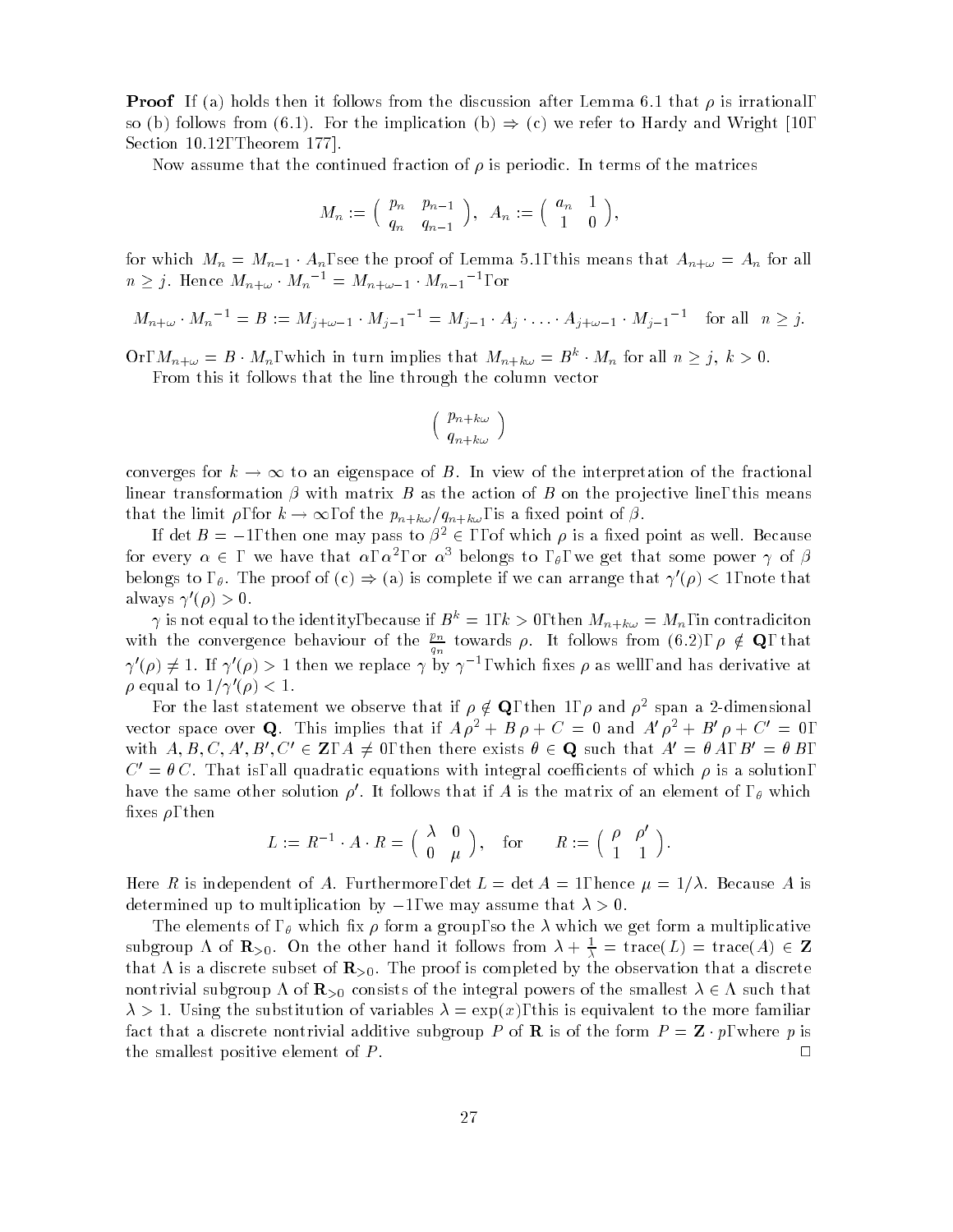Now let  $\rho$  satisfy any of the equivalent conditions (a)-(c) in Lemma 6.2. Because the sequence of partial fractions of a periodic continued fraction is bounded, we see from Corollary 5.4 that  $\phi(x)-\phi(\rho)$  has exactly the order  $|x-\rho|^{\frac{1}{4}}$  as  $x\to\rho$ . However, the fixed point property shows this even more directly and in a stronger form, as we shall explain now.

Because  $0 < \gamma'(\rho) < 1$  we get, near  $\rho$ , that the iterates of  $\gamma$  contract exponentially towards  $\rho$  in the sense that

$$
\gamma^{j}(x) - \rho = \mathcal{O}(|\gamma'(\rho)|^{j}) \tag{6.3}
$$

as  $j \to \infty$ , locally uniformly for x near  $\rho$ . The equation (4.1) now leads to a selfsimilarity near  $\rho$ , which however is very different in nature from the one near the rational points, because the patterns repeat themselves in a *geometric progression* towards  $\rho$ . This faster convergence makes that in enlargements around these  $\rho$  one sees much fewer repeated patterns than near the rational points. The selfsimilarity can be written in the form  $\phi(x) = \lambda(x) \cdot \phi(\gamma(x)) + \beta(x)$ . with  $\lambda$  and  $\beta$  of class  $C^{1,\frac{1}{2}}$  near  $\rho$ , and

$$
\lambda(x) = e^{\frac{\pi i}{4}m} \cdot q^{\frac{3}{2}} (x - r)^{\frac{3}{2}}.
$$

Because  $\gamma'(\rho) = q^{-2} (\rho - r)^{-2}$ , we see that  $|\lambda(\rho)| = |\gamma'(\rho)|^{-\frac{1}{4}}$ . This implies that  $\phi(x) - \phi(\rho)$ has exactly the order  $|x - \rho|^{\frac{1}{4}}$  as  $x \to \rho$ . The factor  $e^{\frac{m}{4}m}$  makes that it may take several iterates of  $\gamma$  before we get a similarity of the real part  $f(x)$  of  $\phi(x)$ . For instance, if m is odd, then one gets the similarity, with a reflection in the vertical direction, only after 4 iterates.

Actually, one needs very good eyes to see the selfsimilarities at the fixed points directly in the graph of  $f(x)$ . Taking m even means in view of (3.9) that c is even and d is odd. The condition that  $\gamma \in$ ,  $\theta$  then forces that a is odd and b is even, cf. Lemma 3.2. If t is even then, modulo 4, we have  $1 = ad - bc = -d^2 = -1$ , a contradiction. This leads to the conclusion that  $\gamma'(\rho)$  is closest to 1 if  $t = \pm 3$ , in which case

$$
\gamma'(\rho) = 17 - 12\sqrt{2} = \frac{1}{17 + 12\sqrt{2}} \approx \frac{1}{33.97}.
$$

After a few enlargements with this factor, one needs so many terms in the series (1.1) in order to get a decent relative accuracy, that, even with a fast computer, it becomes quite time-consuming to get a sharp picture.

Figures 6.1 and 6.2 illustrate  $f(x)$  near  $x = \rho := 1 + \sqrt{2}$ , which is the fixed point  $\rho$  of  $\gamma: x \mapsto \frac{z-1}{2x+1}$  where  $\gamma(\rho) < 1$ . The pole point is  $r = \frac{1}{2}$ , so  $m = 0$ , cf. Table 4.4. Because of the steepness of f (x), we have computed the vertical direction by a factor  $\mathcal{A}$  factor by a factor by a factor by a factor by a factor by a factor by a factor by a factor by a factor by a factor by a factor by a fact of 3. The axes are  $x = \rho$  and  $y = f(\rho)$ . The window is the outline of the next enlargement. The x-size is multiplied by  $\gamma'(\rho) = 17 - 12\sqrt{2}$ , the y-size by  $\gamma'(\rho)^{\frac{3}{4}}$ . For the second picture we have performed an additional compression in the vertical direction in order to get it in the same frame as the first picture.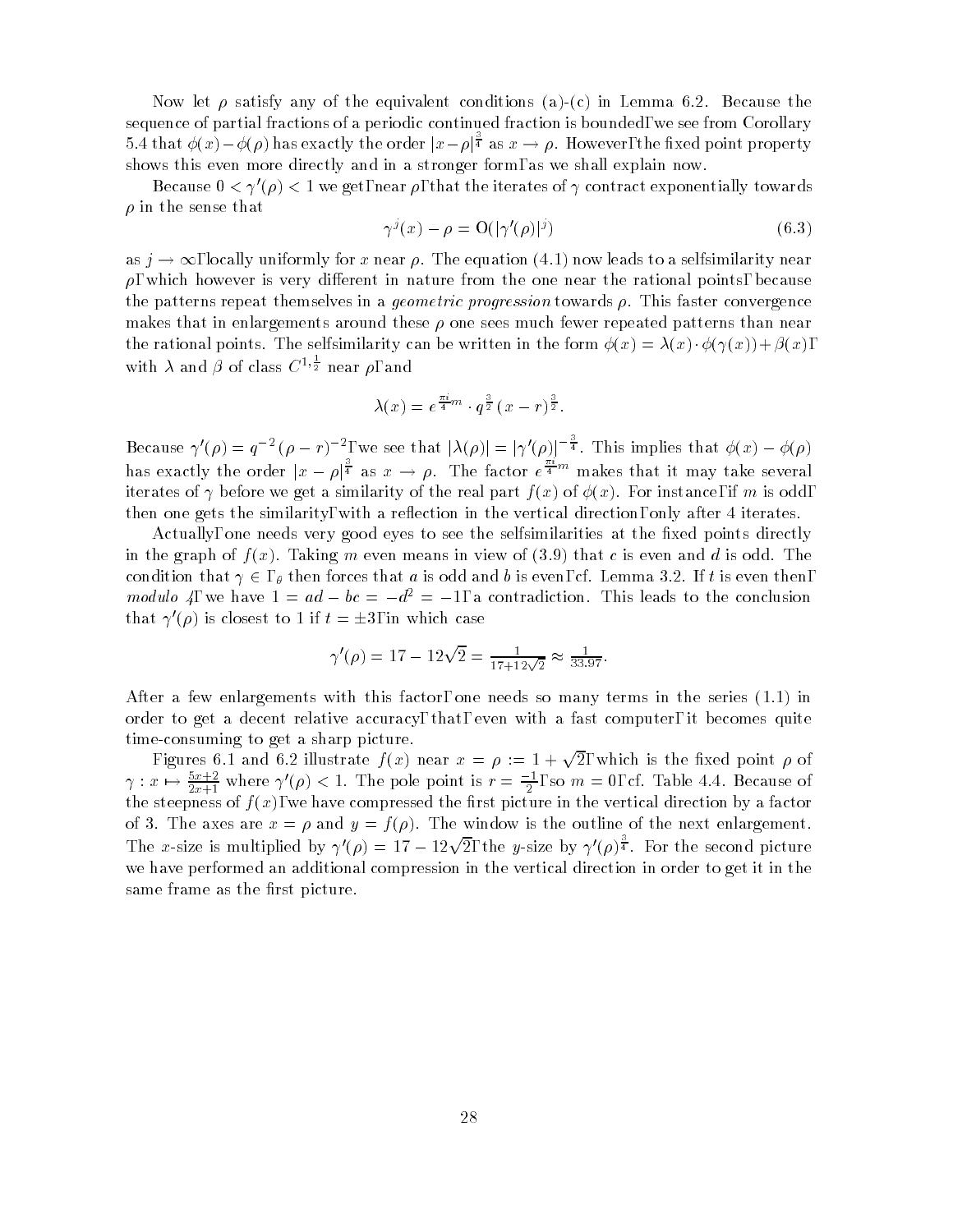$|x| < 0.0477$  $\left|y\right|$   $<$  0.0358

Figure 6.1: 
$$
y = \frac{1}{3}(f(\rho + x) - f(\rho)), \quad \rho = 1 + \sqrt{2}
$$

 $|x| < 0.00141$  $|y| < 0.00105$ 

Figure 6.2:  $y = 0.138 (f(\rho + x) - f(\rho)), \quad \rho = 1 + \sqrt{2}$ 

# References

- [1] H. Burkhardt: Trigonometrische Reihen und Integrale. Art. IIA12 in: Encyklopadie der Mathematischen Wissenschaften, II.1.2. B.G. Teubner Verlag, Leipzig, 1901-1921.
- [2] P.L. Butzer and E.L. Stark: "Riemann's example" of a continuous nondifferentiable function in the light of two letters (1865) of Christoffel to Prym. Bull. Soc. Math. Belg., Sér. A, <sup>38</sup> (1986) 45-73.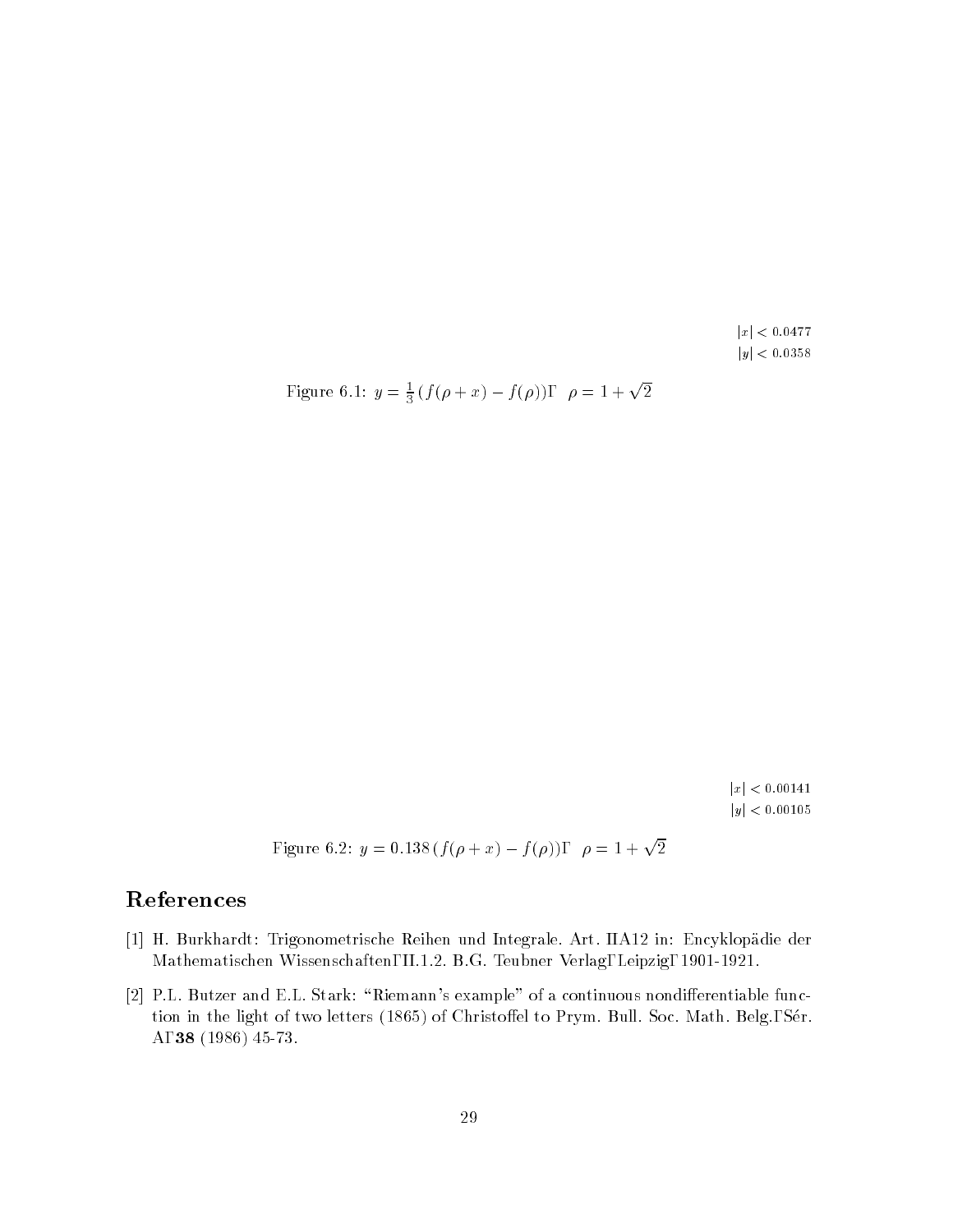- [3] A. Cauchy: Methode simple et nouvelle pour la determination complete des sommes alternées, formées avec les racines primitives des équations binomes. J. Math. Pures Appl. (Liouville) <sup>5</sup> (1840) 154-183.
- [4] J.J. Duistermaat and V.W. Guillemin: The spectrum of positive elliptic operators and periodic bicharacteristics. Inventiones math. <sup>29</sup> (1975) 39-79.
- [5] P. du Bois-Reymond: Versuch einer Classification der willkürlichen Functionen reeller Argumente nach ihren Aenderungen in den kleinsten Intervallen. J. f. d. reine u. angew. Math. <sup>79</sup> (1875) 21-37.
- [6] J. Gerver: The differentiability of the Riemann function at certain rational multiples of  $\pi$ . Amer. J. Math. 92 (1970) 33-55. More on .... Ibidem 93 (1971) 33-41.
- [7] G.H. Hardy: Weierstrass's non-differentiable function. Trans. Amer. Math. Soc. 17 (1916) 301-325.
- [8] G.H. Hardy and J.E. Littlewood: Some problems in diophantine approximation II. Acta mathematica <sup>37</sup> (1914) 194-238.
- [9] M. Holschneider and Ph. Tchamitchian: Pointwise analysis of Riemann's "nondifferentiable" function. Invent. math. <sup>105</sup> (1991) 157-175.
- [10] G.H. Hardy and E.M. Wright: An Introduction to the Theory of Numbers. (First ed. 1938.) Fourth ed., Clarendon Press, Oxford, 1975.
- [11] S. Itatsu: Differentiability of Riemann's function. Proc. Japan Acad. Ser. A, Math. Sci. <sup>57</sup> (10) (1981) 492-495.
- [12] M. Knopp: Modular Functions in Analytic Number Theory. Markham Publ. Co., Chicago, 1970.
- [13] E. Landau: Elementary Number Theory. Chelsea Publ. Co., New York, 1958.
- [14] B.B. Mandelbrot: The Fractal Geometry of Nature. (First ed. 1977) W.H. Freeman and Company, New York, 1983.
- [15] W. Luther: The differentiability of Fourier gap series and "Riemann's example" of a continuous, nondifferentiable function. J. Approx. Theory 48 (1986) 303-321.
- [16] E. Mohr: Wo ist die Riemannsche Funktion  $\sum_{n=1}^{\infty} \frac{\sin n \tau x}{n^2}$  nicht differenzierbar? Ann. Mat. pura Appl. <sup>123</sup> (1980) 93-104.
- $[17]$  E. Neuenschwander: Riemann's example of a continuous, "nondifferentiable" function. Math. Intelligencer <sup>1</sup> (1978) 40-44.
- [18] H. Queffelec: Dérivabilité de certaines sommes de séries de Fourier lacunaires. C.R. Acad. Sci. Paris <sup>273</sup> (1971) 291-293.
- [19] S.L. Segal: Riemann's example of a continuous "nondifferentiable" function continued. Math. Intelligencer <sup>1</sup> (1978) 81-82.